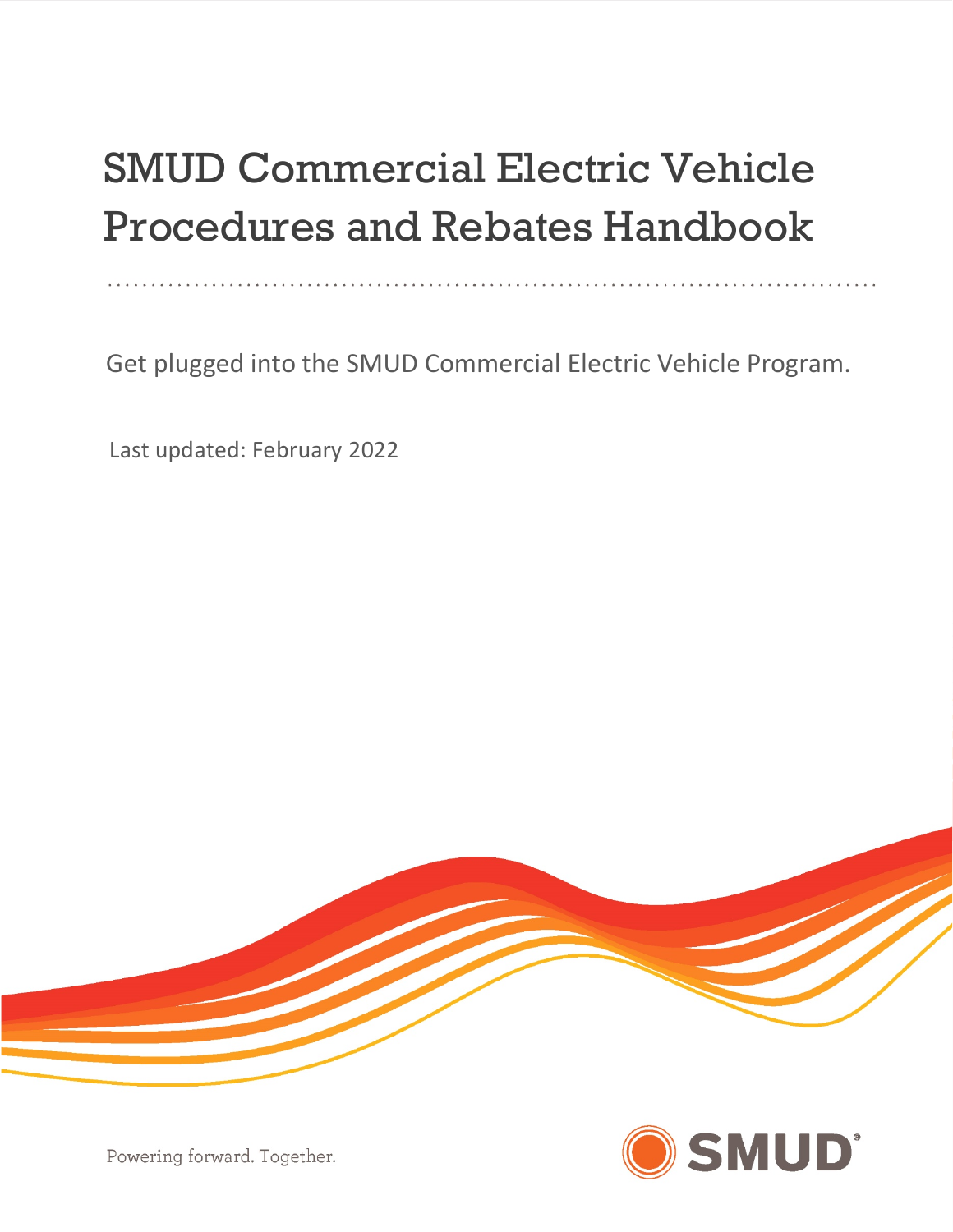# **Table of contents**

| 1.0  |                                                                        |  |  |  |
|------|------------------------------------------------------------------------|--|--|--|
| 1.1  |                                                                        |  |  |  |
| 2.0  |                                                                        |  |  |  |
| 3.0  |                                                                        |  |  |  |
| 3.1  |                                                                        |  |  |  |
|      |                                                                        |  |  |  |
|      |                                                                        |  |  |  |
| 3.2  |                                                                        |  |  |  |
|      |                                                                        |  |  |  |
|      |                                                                        |  |  |  |
|      |                                                                        |  |  |  |
| 3.3  | Pilot Program Incentive Opportunities (Level 1 Chargers and Stub Outs) |  |  |  |
|      |                                                                        |  |  |  |
|      |                                                                        |  |  |  |
| 3.4  |                                                                        |  |  |  |
| 3.5  |                                                                        |  |  |  |
| 3.6  |                                                                        |  |  |  |
| 3.7  |                                                                        |  |  |  |
| 3.8  |                                                                        |  |  |  |
| 3.9  |                                                                        |  |  |  |
| 3.10 |                                                                        |  |  |  |
| 3.11 |                                                                        |  |  |  |
| 3.12 |                                                                        |  |  |  |
| 4.0  |                                                                        |  |  |  |
| 4.1  |                                                                        |  |  |  |
| 4.2  |                                                                        |  |  |  |
| 4.3  |                                                                        |  |  |  |
| 4.4  |                                                                        |  |  |  |
| 5.0  |                                                                        |  |  |  |
| 5.1  |                                                                        |  |  |  |
|      |                                                                        |  |  |  |

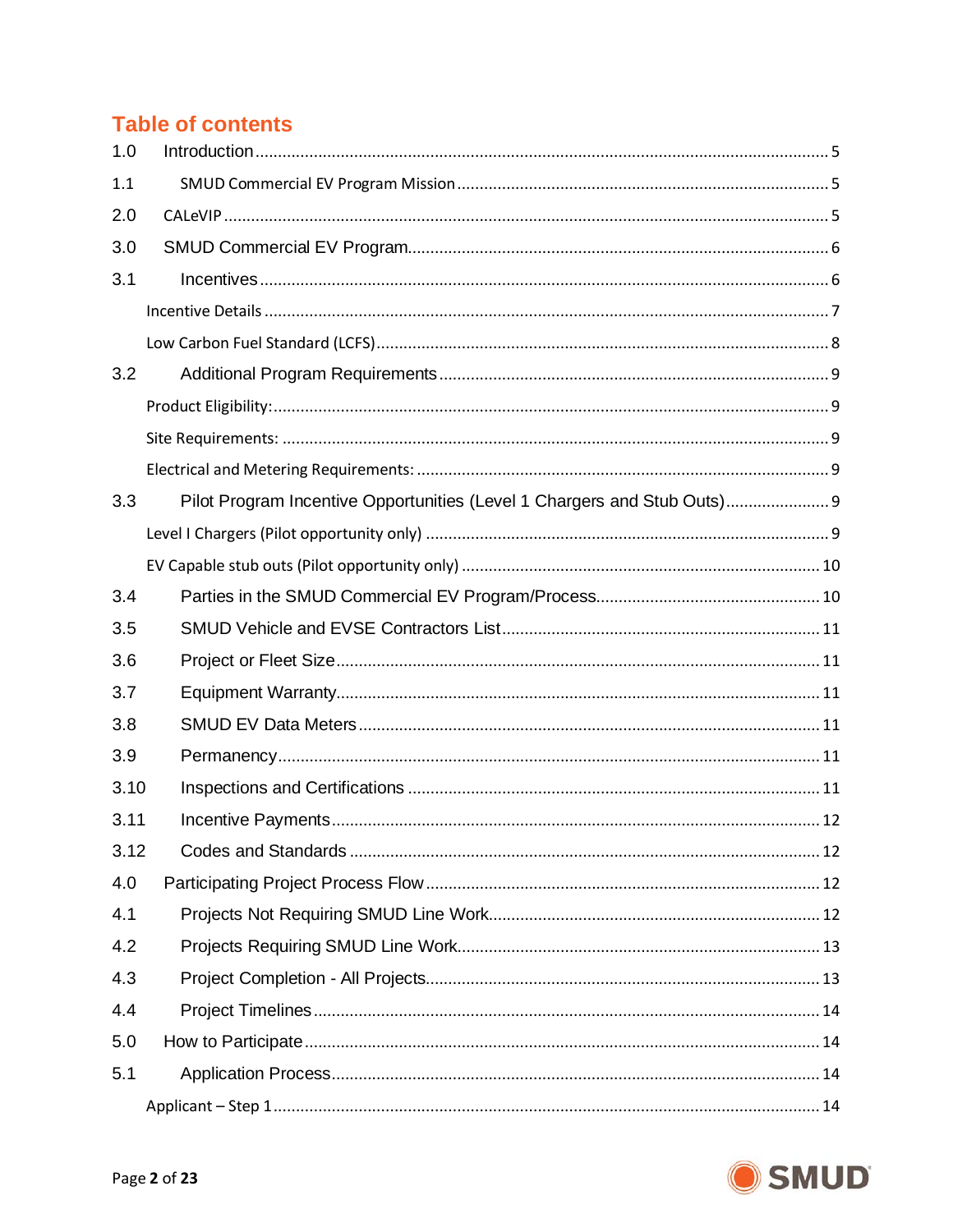| 6.0 |       |  |
|-----|-------|--|
|     | 6.1.  |  |
|     | 6.2   |  |
|     | 6.2.1 |  |
| 7.0 |       |  |
|     | 7.1.1 |  |
|     | 7.1.2 |  |
|     | 7.1.3 |  |
|     | 7.1.4 |  |
|     | 7.1.5 |  |
|     | 7.1.6 |  |
|     | 7.1.7 |  |
|     | 7.1.8 |  |
|     | 7.1.9 |  |
|     |       |  |
|     |       |  |
|     |       |  |
|     |       |  |
|     |       |  |
|     |       |  |
|     |       |  |
|     |       |  |
|     |       |  |
|     |       |  |
|     |       |  |
|     |       |  |
|     |       |  |
|     |       |  |

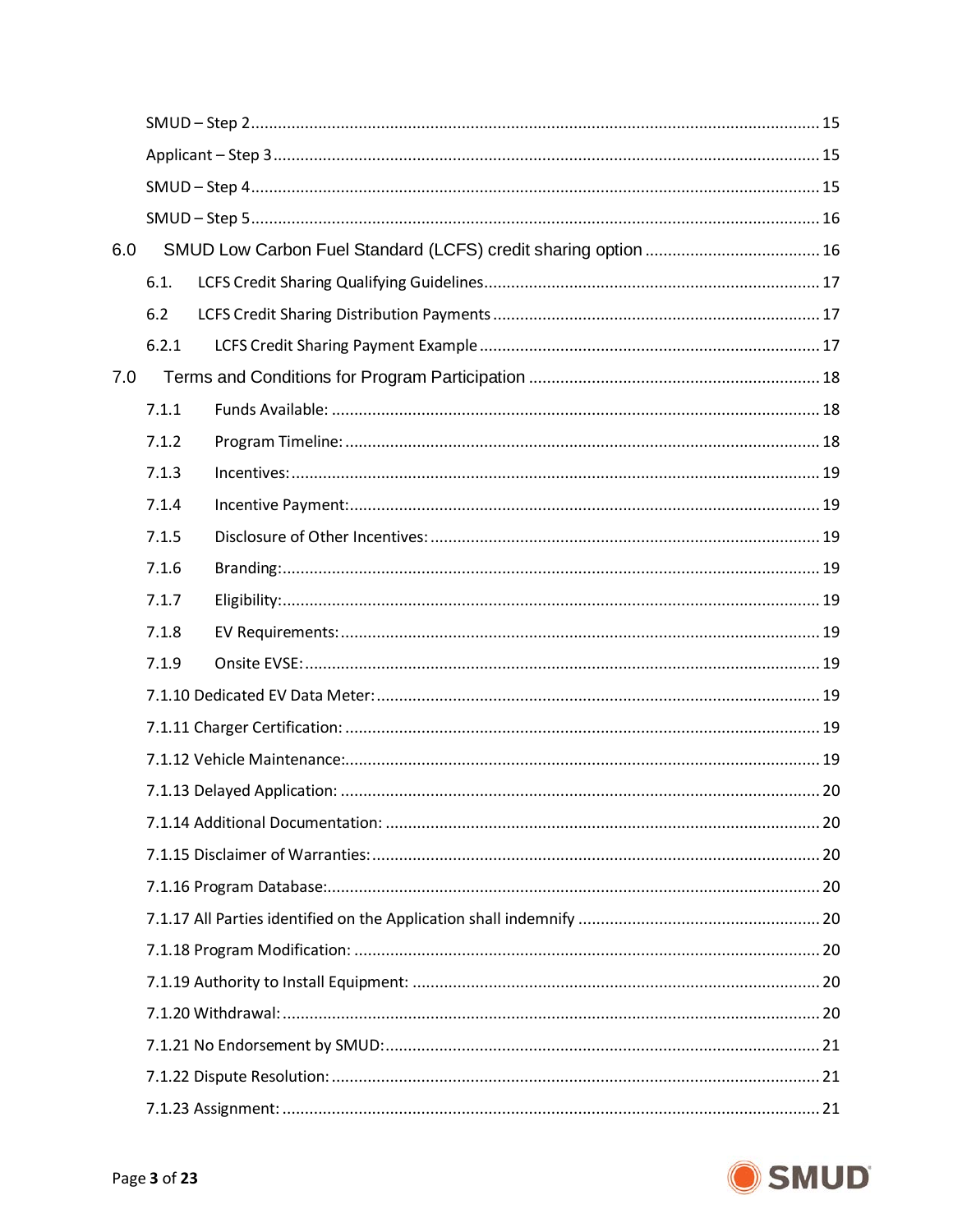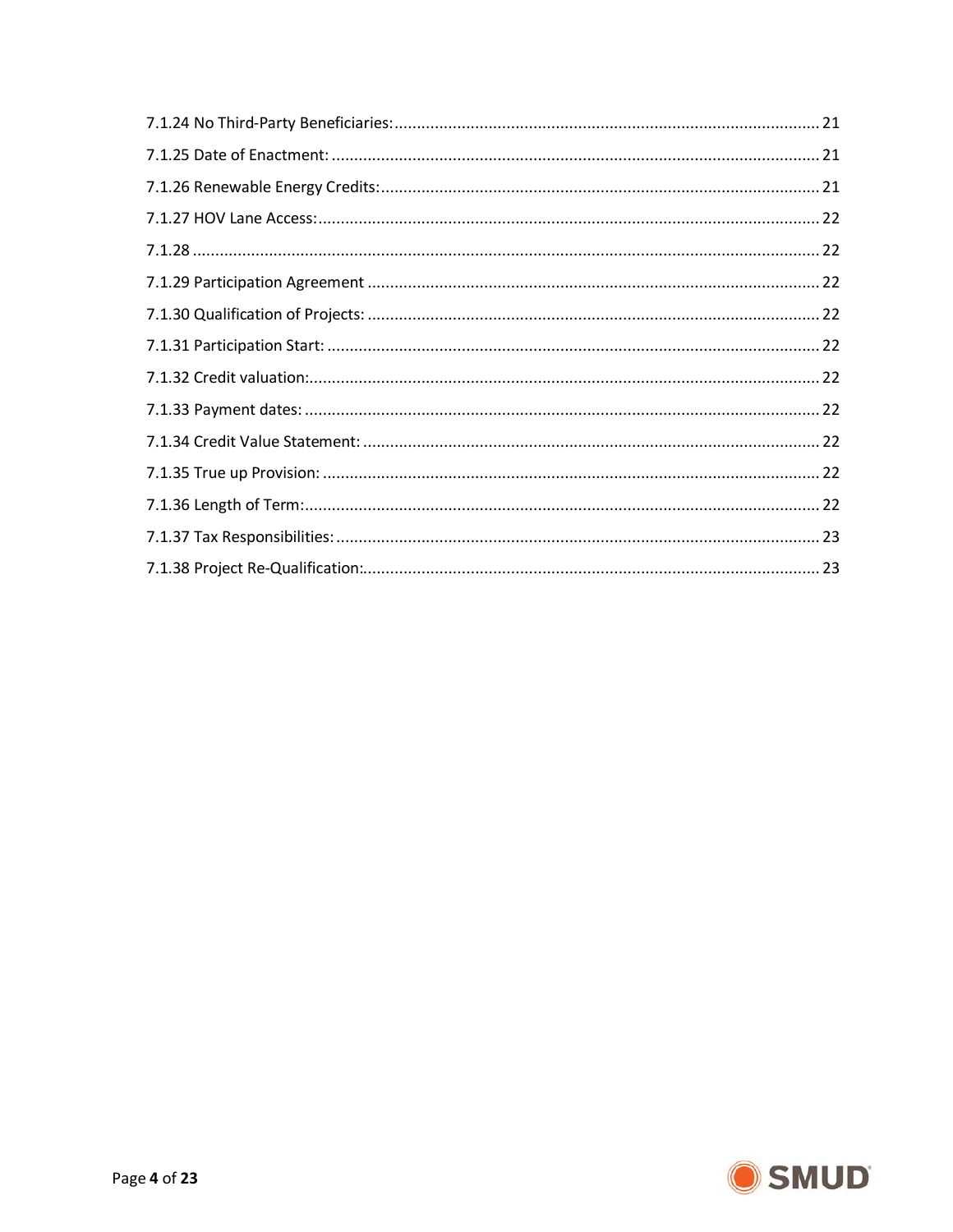# <span id="page-4-0"></span>**1.0Introduction**

# <span id="page-4-1"></span>**1.1 SMUD Commercial EV Program Mission**

To align with statewide goals to reduce carbon emissions, the SMUD Commercial Electric Vehicle (EV) Program supports the growth of commercial vehicle electrification and the increased need for electric vehicle service charging equipment (EVSE) by offering direct incentives for both fleet vehicles and installed on-site EVSE. SMUD is looking to lead other municipal utilities in working with customers, contractors, and industry, along with state and local governments, to expand EV adoption and support EV market transformation.

# <span id="page-4-2"></span>**2.0CALeVIP**

**The CALeVIP Sacramento County Incentive Project closed to new applications on October 24, 2021. For updates on CALeVIP applications submitted before October 24, 2021, please email [CommercialEV@smud.org](mailto:CommercialEV@smud.org) or Center for Sustainable Energy at sacramento-calevip@energycenter.org**

**New EV/EVSE projects can apply for incentives through SMUD's Commercial EV Program.** 

Below is the original description of CALeVIP program:

The California Energy Commission (CEC) was charged by the California legislature to develop and implement the California Electric Vehicle Infrastructure Project (CALeVIP). The Center for Sustainable Energy (CSE) was chosen as the statewide implementor of CALeVIP. In March of 2019, SMUD became the first utility to directly partner with the CEC and CSE to provide \$1,500,00 in direct incentive dollars to help fund the CALeVIP program in our service territory. While the program administration is handled by the CEC and the CSE, SMUD is directly involved with the process and authorizes the incentives for CALeVIP Projects within its service area.

Please visit the CALeVIP [website](https://calevip.org/incentive-project/sacramento-county-incentive-project) to review all CALeVIP program procedures and requirements and to apply for CALeVIP incentives. Customers can apply for incentives through CALeVIP's website, and once the Project is reviewed by CSE, SMUD will contact customer to ensure the Project meets SMUD Electric Service Requirements (ESRs), both Commercial Electric Vehicle Program Engineering Specification [T017](https://www.smud.org/-/media/Documents/Business-Solutions-and-Rebates/PDFs/Engineering-Specification-T017---Electric-Vehicle-Chargers-Rev-0---3-6-18.ashx) and Commercial and Industrial Engineering Specification [T004.](https://www.smud.org/-/media/Documents/Business-Solutions-and-Rebates/PDFs/Commercial_Industrial_Sec_IV.ashx) Customer will be responsible for submitting the Project's one-line diagram to [CommercialEV@smud.org](mailto:CommercialEV@smud.org) to ensure the Project is in accordance with SMUD ESRs and to determine whether the Project site's current electric system infrastructure can support the additional EVSE electrical load.

Please see the CALeVIP Sacramento County Incentive Project website (linked above) for the most up to date and complete program details. Additional links to specific program documents are provided:

- [CALeVIP Program Implementation Manual](https://calevip.org/sites/default/files/2019-03/implementation-manual-sacramento-county.pdf)
- [CALeVIP Online Application](https://calevip.org/user/register?destination=/incentive-project/sacramento/apply)
- [CALeVIP Product Eligibility List](https://calevip.org/sites/default/files/docs/calevip/CALeVIP_Eligible_Equipment.pdf)
- [SMUD Data Request for EV Meter](https://calevip.org/sites/default/files/docs/calevip-sacramento/Sacramento-County-SMUD-EV-Meter-Form.pdf) Form
- [Sacramento County Site Verification Form](https://calevip.org/sites/default/files/2019-02/Sacramento-County-Site-Verification-Form.pdf)

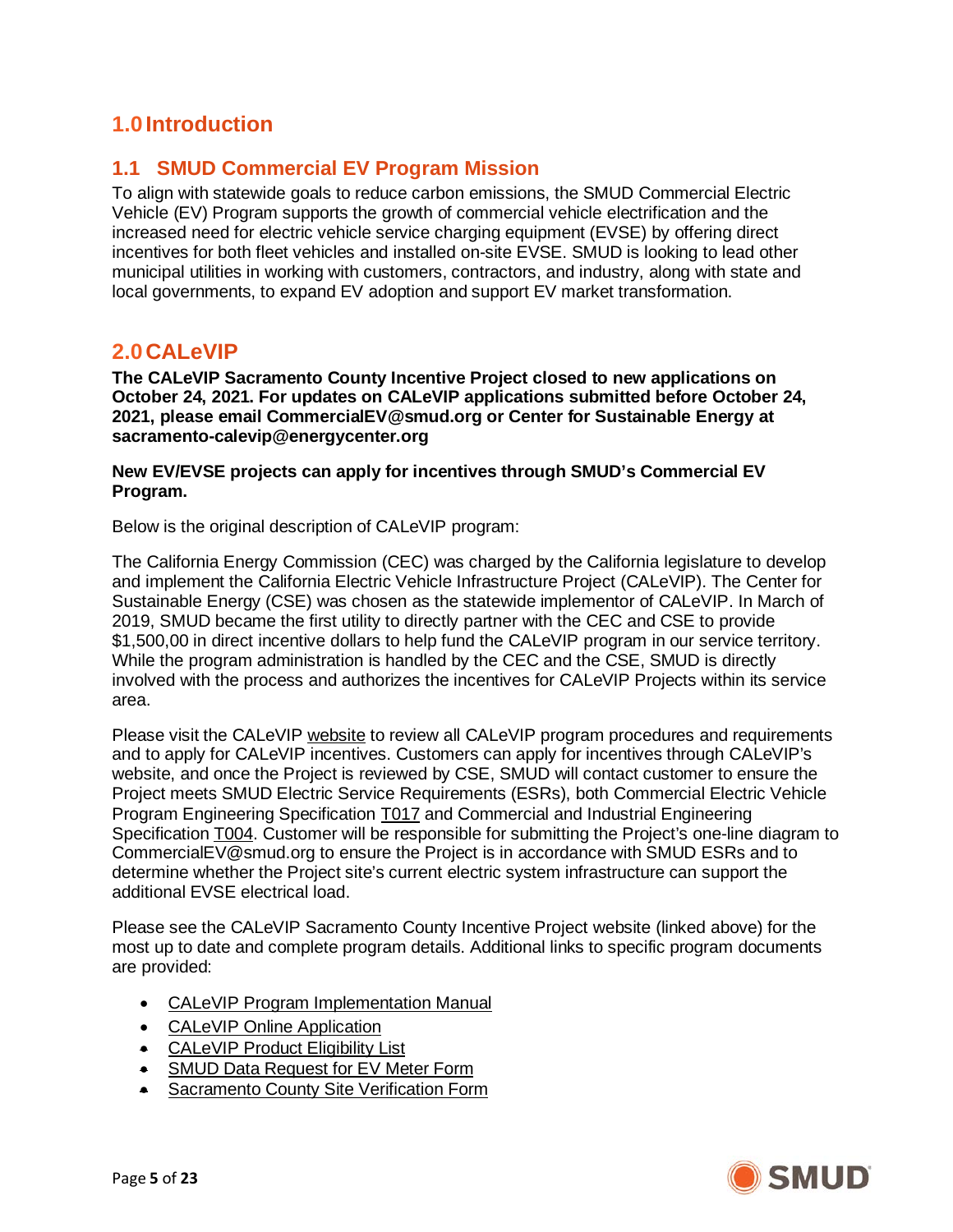# <span id="page-5-0"></span>**3.0SMUD Commercial EV Program**

SMUD offers incentives for new Electric Vehicles (hereinafter "Vehicles") and EVSE installed within its service territory. The SMUD Commercial EV Program is designed to offer EVSE incentives for Projects which might not qualify for the CALeVIP Sacramento County Incentive Project. Customers may be eligible to participate in both programs but cannot receive both program incentives on the *same* unit. However, after maximum limits are reached in CALeVIP, additional qualifying handles in a Project may go through the SMUD Commercial EV Program. EVSE incentives include installation of Level 2 EV chargers and DC Fast Chargers (DCFC), as well as Level 1 EV chargers and stub outs (on a case-by-case basis). The program also offers incentives to support the replacement of electrical panels and transformers due to new EVSE loads. Customers participating in the Vehicle incentives must also participate in the EVSE incentives. However, the EVSE incentives can be offered as a standalone incentive and do not need to participate in the Vehicle incentives.

# <span id="page-5-1"></span>**3.1 Incentives**

The following SMUD incentives are available:

| <b>Electric Vehicle (EV) Fleet Incentives</b> |                                      |                      |                                      |                                                 |  |
|-----------------------------------------------|--------------------------------------|----------------------|--------------------------------------|-------------------------------------------------|--|
| <b>Classification</b>                         | <b>Duty</b><br><b>Classification</b> | <b>Weight Limit</b>  | <b>Incentive</b><br>(per<br>vehicle) | <b>BEV Examples</b>                             |  |
| Passenger car                                 | Light duty                           | N/A                  | \$750                                | Bolt, BMW i3, Leaf (BEV)                        |  |
| Class 1                                       | Light truck                          | 0-6,000 pounds       | \$750                                | Compact truck (BEV)                             |  |
| Class 2a                                      | Light truck                          | 6,001-8,500 pounds   | \$750                                | 1/2-ton truck or van (BEV)                      |  |
| Class 2b                                      | Light/medium<br>truck                | 8,501-10,000 pounds  | \$750                                | 3/4-ton truck or van (BEV)                      |  |
| Class 3                                       | Medium truck                         | 10,001-14,000 pounds | \$5,000                              | 1-ton truck or van (BEV)                        |  |
| Class 4                                       | Medium truck                         | 14,001-16,000 pounds | \$5,000                              | Heavy 1-ton truck or van (BEV)                  |  |
| Class <sub>5</sub>                            | Medium truck                         | 16,001-19,500 pounds | \$5,000                              | 2-ton truck or van (BEV)                        |  |
| Class <sub>6</sub>                            | Medium truck                         | 19,501-26,000 pounds | \$7,000                              | Beverage truck, single axle box (BEV)           |  |
| Class 7                                       | Heavy truck                          | 26,001-33,000 pounds | \$7,000                              | Dual axle box vans, short haul tractor<br>(BEV) |  |
| Class 8                                       | Heavy truck                          | 33,001 pounds+       | \$15,000                             | Large semi tractors, dump trucks<br>(BEV)       |  |

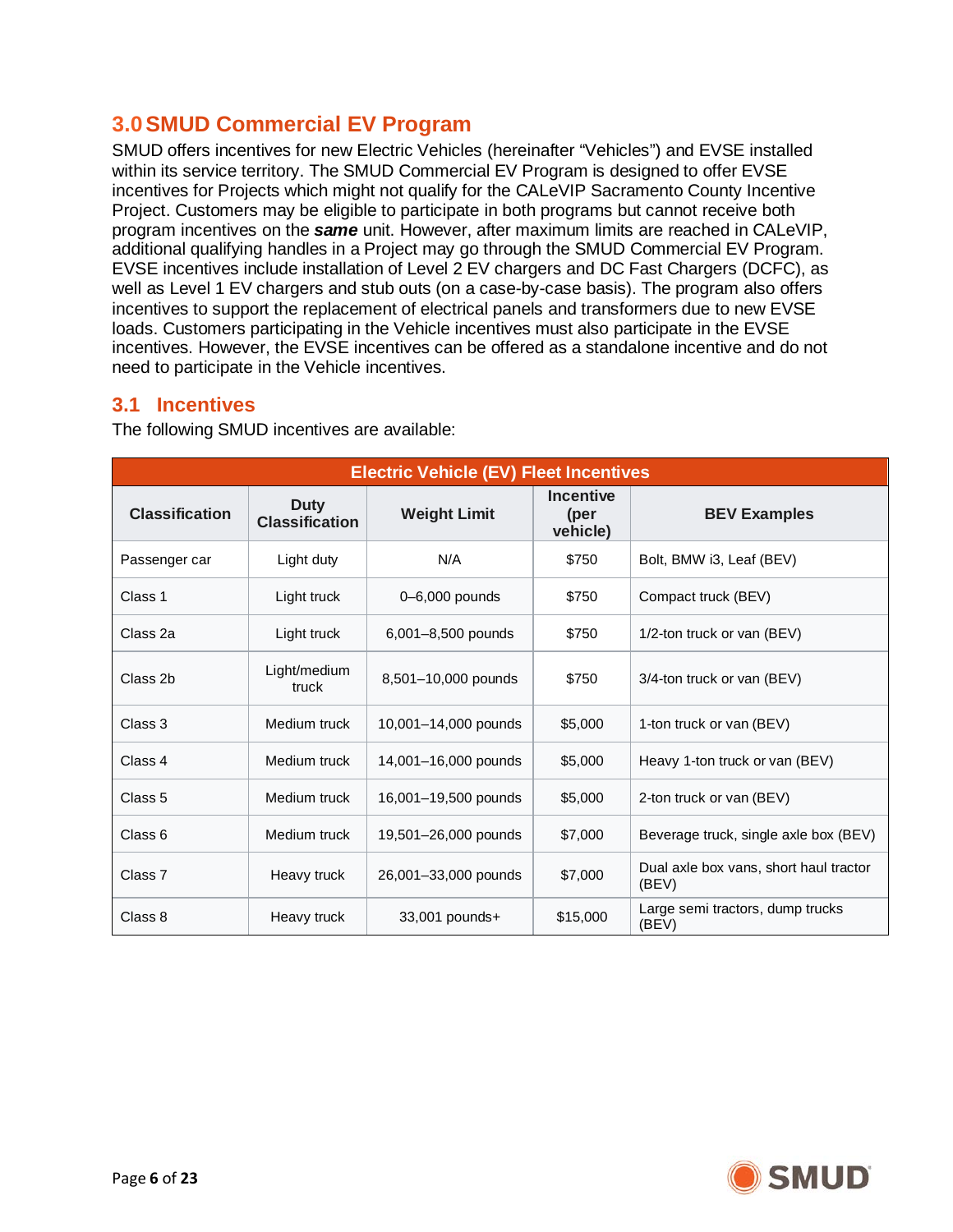| <b>Electric Vehicle Service Equipment (EVSE) Incentives</b> |                                               |                                            |                       |                                                                                                                                                       |  |  |  |
|-------------------------------------------------------------|-----------------------------------------------|--------------------------------------------|-----------------------|-------------------------------------------------------------------------------------------------------------------------------------------------------|--|--|--|
| <b>Item</b>                                                 | <b>Circuit</b>                                | Average<br><b>Charging</b><br><b>Times</b> | <b>Incentive</b>      | <b>Notes</b>                                                                                                                                          |  |  |  |
| Level 1                                                     | 120V                                          | $8 - 20$ hours                             | \$500/handle          | Pilot program opportunity (case-by-<br>case).                                                                                                         |  |  |  |
| Level <sub>2</sub>                                          | 240V                                          | $4 - 8$ hours                              | \$4,500/handle        | No additional network requirements.                                                                                                                   |  |  |  |
| Public DCFC >50kW                                           | 480V                                          | 30 minutes                                 | \$30,000/DCFC<br>unit | Must be available for public use.                                                                                                                     |  |  |  |
| School Bus Low Power DC<br>Charger <25kW                    | $208 -$<br>480V                               | 30-60 minutes                              | \$7,500/DCFC unit     | Only available to schools. SMUD may<br>consider other non-public large fleets on<br>a case-by-case basis.                                             |  |  |  |
| School Bus DCFC >50kW                                       | 480V                                          | 30 minutes                                 | \$15,000/DCFC<br>unit | Only available to schools. SMUD may<br>consider other non-public large fleets on<br>a case-by-case basis.                                             |  |  |  |
| <b>Transformer Upgrade</b><br>Support                       |                                               |                                            | \$5,000/project       | Only for projects that require transformer<br>upgrade due to new EVSE load. Must<br>be participating in SMUD Commercial<br>EVSE program/installation. |  |  |  |
| <b>Electrical Panel Upgrade</b><br>Support                  |                                               |                                            | \$1,000/project       | Only for projects that require panel<br>upgrades due to new EVSE load. Must<br>be participating in SMUD Commercial<br>EVSE program/installation.      |  |  |  |
| Stub outs                                                   | $2$ -inch<br>min.<br>spare<br>conduit<br>stub |                                            | \$250/stub out        | Pilot program opportunity (case-by-<br>case).                                                                                                         |  |  |  |

#### <span id="page-6-0"></span>**Incentive Details**

- **EVSE** Incentives
	- o Level 2 charger:<br>All units r
		- All units must be hardwired and installed in keeping with applicable program requirements and SMUD electrical service requirements.
		- All units must be fed through a SMUD EV data meter.
			- See Electric Service Requirement [T017](https://www.smud.org/-/media/Documents/Business-Solutions-and-Rebates/PDFs/Engineering-Specification-T017---Electric-Vehicle-Chargers-Rev-0---3-6-18.ashx) for more details
		- All units must be UL approved.
		- Networked EVSE units are not required. Non-networked units are accepted if they meet UL and program requirements.
		- Maximum 20 handles/ports can be incentivized per project. Note that some Level 2 EVSE are equipped with more than one handle/port.
		- o Public DCFC >50 KW
			- All units must be publicly available 24 hours a day, 365 days a year.
			- All units must be hardwired and installed in keeping with applicable program requirements and SMUD electric service requirements.
			- All units must be fed through a SMUD EV data meter.
				- See Electric Service Requirement [T017](https://www.smud.org/-/media/Documents/Business-Solutions-and-Rebates/PDFs/Engineering-Specification-T017---Electric-Vehicle-Chargers-Rev-0---3-6-18.ashx) for more details
			- All units must be UL approved.
			- All units must be rated at 50kW minimum.
			- Maximum 2 units can be incentivized per project.
			- LCFS credits are not captured by SMUD (see Section 3.1.2)
		- o School Bus Low Power DC Charger <25 kW

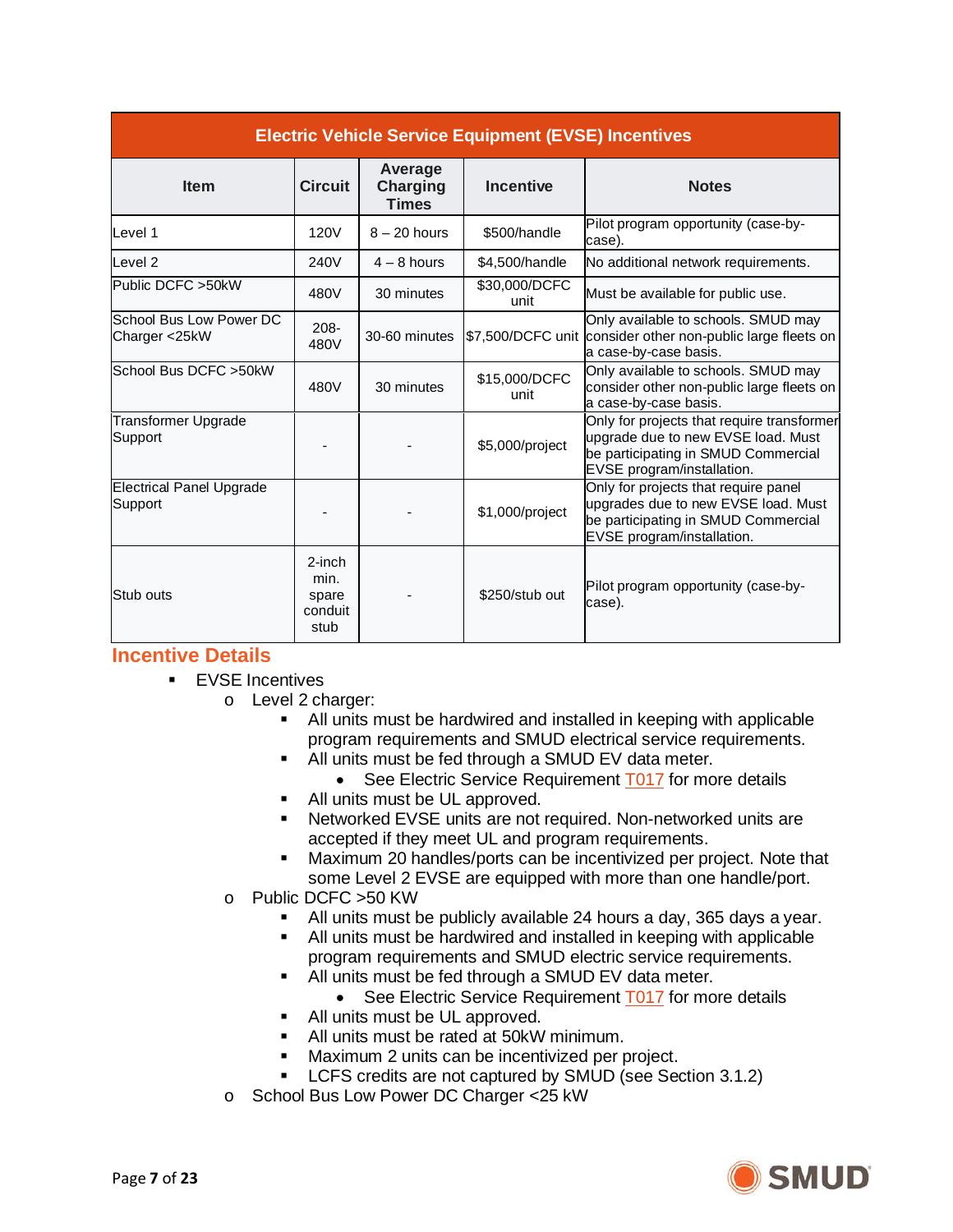- Municipalities and school districts are eligible.
- Units may be "behind the fence" and are not required to be available for public use.
- All units must be <25kW and use DC charging.
	- Higher power AC chargers (>15kW) are not eligible
- All units must be hardwired and installed in keeping with applicable program requirements and SMUD electric service requirements.
- All units must be fed through a SMUD EV data meter.
	- See Electric Service Requirement [T017](https://www.smud.org/-/media/Documents/Business-Solutions-and-Rebates/PDFs/Engineering-Specification-T017---Electric-Vehicle-Chargers-Rev-0---3-6-18.ashx) for more details
	- All units must be UL approved.
- Maximum 10 units can be incentivized per project.
- o School Bus DCFC Charger >50 kW
	- **Municipalities and school districts are eligible.**
	- Units may be "behind the fence" and are not required to be available for public use.
	- All units must be >50kW and use DC charging.
	- All units must be hardwired and installed in keeping with applicable program requirements and SMUD electric service requirements.
	- All units must be fed through a SMUD EV data meter.
		- See Electric Service Requirement [T017](https://www.smud.org/-/media/Documents/Business-Solutions-and-Rebates/PDFs/Engineering-Specification-T017---Electric-Vehicle-Chargers-Rev-0---3-6-18.ashx) for more details
	- All units must be UL approved.
	- Maximum 2 units can be incentivized per project.
- o SMUD Transformer Upgrade Support
	- SMUD transformer upgrade must be based upon EVSE loads only.
	- New construction projects (Ex. new buildings) are not eligible.
	- New service requests (new SMUD accounts) are not eligible.
	- Project must also involve installation of EVSE units participating in and incentivized by the SMUD Commercial EV program
- o Electrical Main Service Panel Upgrade Support<br>Main electrical panel upgrade must be ba
	- Main electrical panel upgrade must be based upon new EVSE loads only.
	- New construction projects (Ex. new buildings) are not eligible.
	- New service requests (new SMUD accounts) are not eligible for the panel incentive.
	- Project must also involve installation of EVSE units participating in and incentivized by the SMUD Commercial EV program

#### <span id="page-7-0"></span>**Low Carbon Fuel Standard (LCFS)**

- In support of greenhouse gas emission reduction, the State of California adopted the Low Carbon Fuel Standard (LCFS) in 2009. The California Air Resources Board (CARB) developed regulations to implement the LCFS; these regulations provide for the generation of LCFS credits for electricity used as a transportation fuel. SMUD may receive LCFS credits pursuant to the LCFS Regulations and spends LCFS revenue (not SMUD ratepayer funds) on qualifying transportation electrification categories to benefit current or future EV drivers in California.
- As outlined in the program terms and conditions, for any Project receiving incentives under the SMUD Commercial EV Program (or CALeVIP), all Parties will release the LCFS credits attributed to the Project equipment to SMUD.
	- o Publicly facing DCFC units >50kW are not eligible to participate in LCFS, nor will SMUD register LCFS credits with CARB.

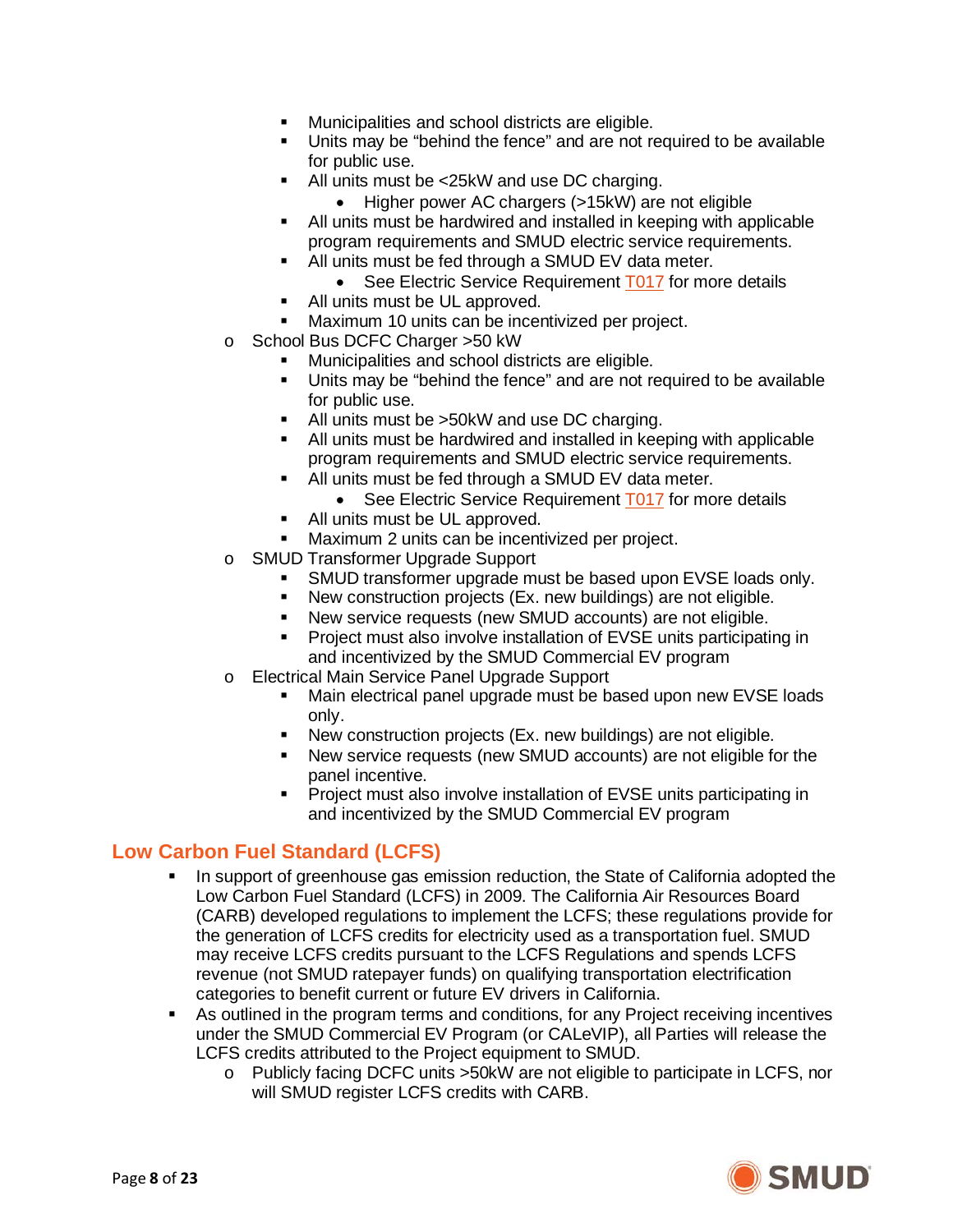Projects may qualify for the SMUD LCFS credit sharing offering. Please refer to section 6.0 for detail on eligibility and process.

#### <span id="page-8-0"></span>**3.2 Additional Program Requirements**

#### <span id="page-8-1"></span>**Product Eligibility:**

- All qualifying vehicles must be Battery Electric Vehicles (BEV). Plug-in Hybrids (PEV) are not eligible for commercial incentives.
- All EVSE must be J1772, CCS, or CHAdeMO handled or charging port equipped.
- Qualifying Vehicles must be charged at an EVSE participating in the SMUD Commercial EV Program.
- Projects cannot receive incentive funding from BOTH CALeVIP and SMUD Commercial EV Program on the same EVSE unit.
- SMUD Commercial EV Program incentivized Projects can participate or stack incentives from other programs and state grant opportunities, but not from CALeVIP.
- All projects must receive a building permit and the project must be finalized by Authority Having Jurisdiction.
	- o Self-inspecting agencies are allowed.
		- **Please contact program staff for requirements.**

#### <span id="page-8-2"></span>**Site Requirements:**

- All EVSE units must be located at and powered by a SMUD commercial account.
- **Properties that have both EVSE participating in SMUD's Commercial EV Program** and non-participating EVSE will not be eligible for SMUD Vehicle incentives.

#### <span id="page-8-3"></span>**Electrical and Metering Requirements:**

- SMUD Electrical Service Requirements (ESRs) must be followed, including *both* Commercial Electric Vehicle Program Engineering Specification [T017](https://www.smud.org/-/media/Documents/Business-Solutions-and-Rebates/PDFs/Engineering-Specification-T017---Electric-Vehicle-Chargers-Rev-0---3-6-18.ashx) and Commercial and Industrial Engineering Specification [T004.](https://www.smud.org/-/media/Documents/Business-Solutions-and-Rebates/PDFs/Commercial_Industrial_Sec_IV.ashx)
- All EVSE on site must be recorded through a SMUD EV data meter.

# <span id="page-8-4"></span>**3.3 Pilot Program Incentive Opportunities (Level 1 Chargers and Stub Outs)**

SMUD will offer one-time incentives for certain Projects that provide unique value to the community. Qualifying Projects can apply for Level 1 chargers and stub out incentives. SMUD considers a stub out to be at least a 2-inch minimum spare conduit stub at each individual parking/charging space and run with pull rope that is sized, installed, and located per the National Electrical Code for future installation of wiring sized appropriately for the number of stub outs and installed chargers

# <span id="page-8-5"></span>**Level I Chargers (Pilot opportunity only)**

- **Total units available are limited.** 
	- o Contact program staff for details.
- All units must be hardwired and installed in keeping with applicable program requirements and SMUD electric service requirements.
- All units must be fed through a SMUD EV data meter.
	- o See Electric Service Requirement [T017](https://www.smud.org/-/media/Documents/Business-Solutions-and-Rebates/PDFs/Engineering-Specification-T017---Electric-Vehicle-Chargers-Rev-0---3-6-18.ashx) for more details.
- All units must be UL approved.<br>• Networked EVSE units are not r
- Networked EVSE units are not required. Non-networked units are accepted if they meet all UL and program requirements.

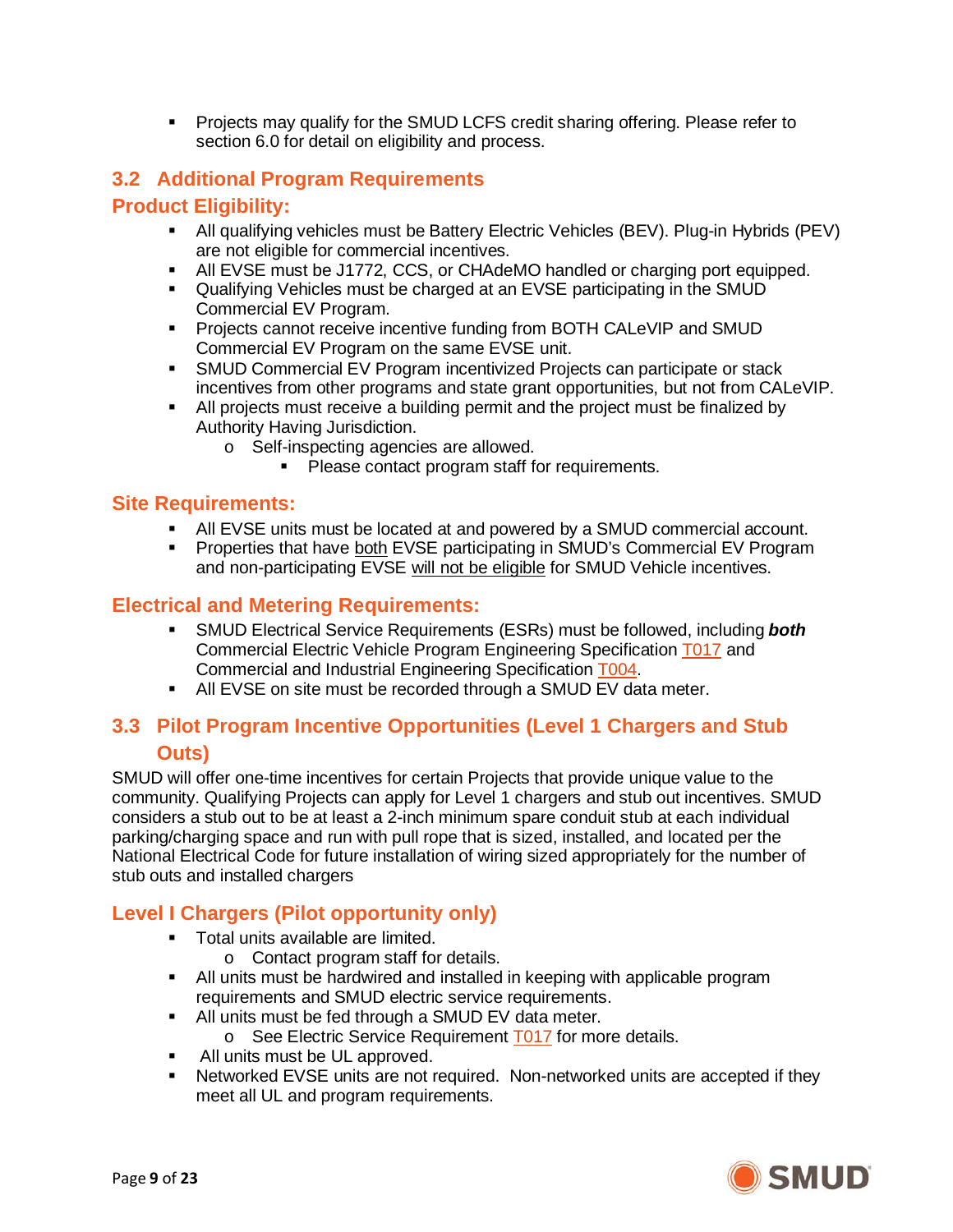• Chargers must use a J1722 or CHAdeMO connector.

#### <span id="page-9-0"></span>**EV Capable stub outs (Pilot opportunity only)**

- **Total units available are limited.** 
	- o Contact program staff for availability.
- **\$250 per stub out.**
- **Stub out maximum is limited to 40 units per project.** 
	- o Additional limits:
		- **Ten stub outs per incentivized participating EVSE charger**
		- **Pilot availability Contact program staff directly**

Requirements:

- o All installed chargers and the stub outs' conduit runs or raceways must be routed through and fed by a SMUD EV data meter.
	- See Electric Service Requirement [T017](https://www.smud.org/-/media/Documents/Business-Solutions-and-Rebates/PDFs/Engineering-Specification-T017---Electric-Vehicle-Chargers-Rev-0---3-6-18.ashx) for more details.
- o Installation of "raceway" (the enclosed conduit that forms the physical pathway for electrical wiring to protect it from damage).
- o Adequate panel capacity to accommodate future installations of a dedicated branch circuit and charging station(s). Incentives for EV Capable stub outs will only be approved where the Project can demonstrate an equal number of vehicles on site.
- o Each stub out must be at least a 2-inch minimum spare conduit stub at each individual parking/charging space.
- o A pull rope that is sized, installed, and located per the National Electrical Code for future installation of wiring sized appropriately for the number of stub outs and installed chargers.
- o For new construction, projects that meet code minimum requirements are not eligible for incentives. Only projects that go beyond code can receive incentives.

All EVSE equipment must have a minimum 5-year warranty provided in combination by the manufacturer and/or installer to protect the purchaser against defective workmanship, vehicle, or component breakdown.

#### <span id="page-9-1"></span>**3.4 Parties in the SMUD Commercial EV Program/Process**

The SMUD Commercial EV Program is available to SMUD commercial customers who receive electricity from SMUD.

- The **Host Customer** must be the utility customer of record at the location where the Electric Vehicle Service Equipment (EVSE) is located. The Host Customer may also act as the Applicant. In circumstances where the Host Customer is not currently an active SMUD customer, the New Service request work order number and SMUD designer contact information must be submitted along with the application.
- The **Equipment Owner** is the owner of the equipment at the time the incentive is paid. In the case of a third party-owned Equipment (a leased EVSE unit, for example), the third party (or lessor) is the **Equipment Owner.**
- **The Applicant** is the primary contact for the application process and may also be the **Host Customer**, the **Installer**, and/or **Equipment Owner.**
- The **Incentive Payee** will be the recipient of the incentive and may also be the **Applicant**, **Equipment Owner**, **Installer**, or **Host Customer**.

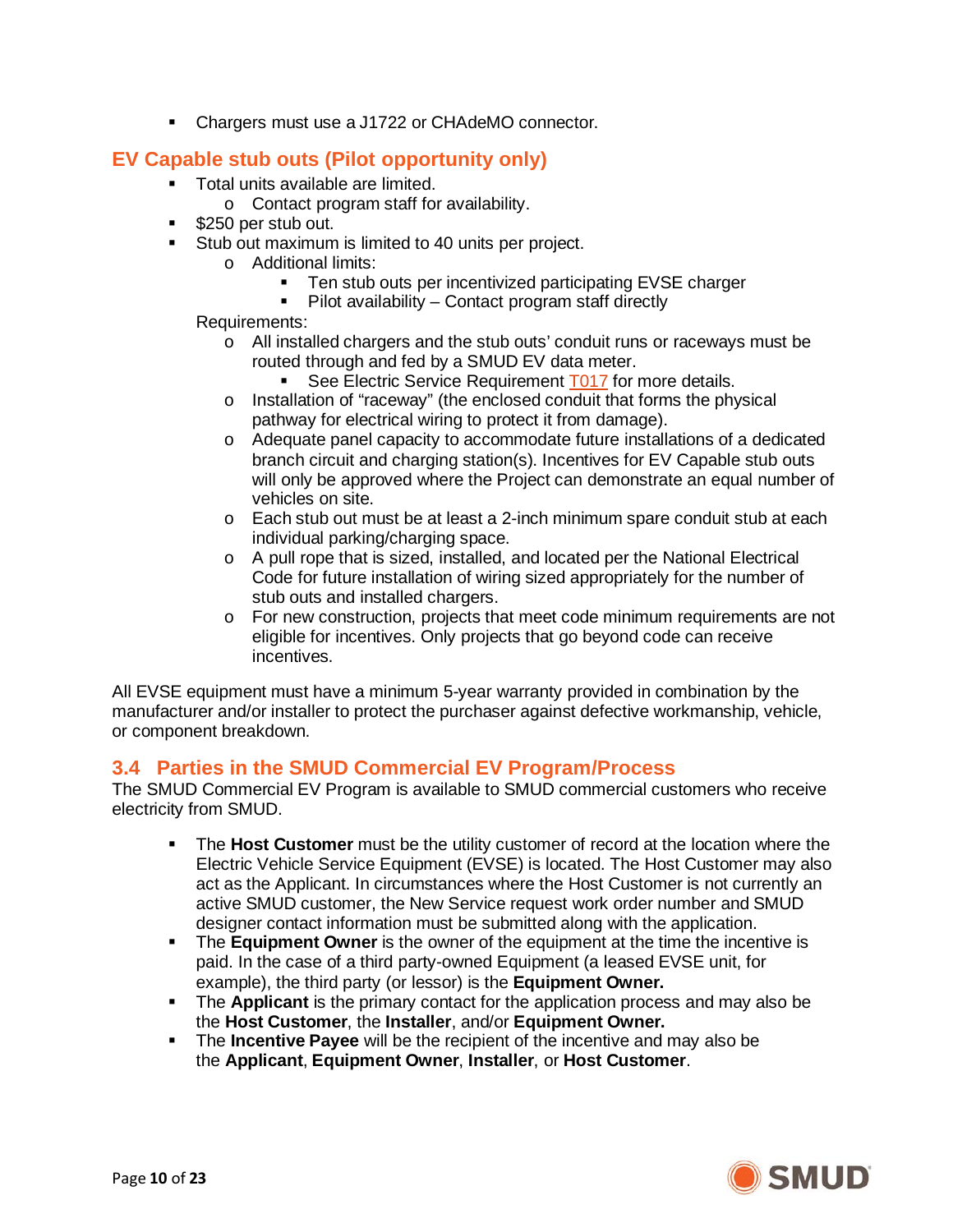- **LCFS Distribution Payee** will be the recipient of the shared LCFS credit value when the Project qualifies for LCFS credit sharing and may also be the **Applicant**, **Equipment Owner**, **Installer**, or **Host Customer**.
- **Installers** will be the entity that installs the EVSE units for a Project, and must possess a Contractors State License Board A, B, or C-10 contractor's license. In all cases, Equipment must be installed in conformance with the manufacturers' specifications and all applicable electrical and building codes and standards.

#### <span id="page-10-0"></span>**3.5 SMUD Vehicle and EVSE Contractors List**

SMUD does not maintain a list of or endorse any one or more contractors. Outside agencies such as CALeVIP Connects publish lists of EVSE companies that many of our customers find helpful. SMUD provides a link to the CALeVIP Connects [list](https://calevip.org/find-an-evsp) for information and example only.

#### <span id="page-10-1"></span>**3.6 Project or Fleet Size**

There is no limit on Project or fleet size; however, incentives are limited to 20 of each type per Project. (i.e., 20 Vehicles and 20 EVSE). Larger projects may be considered on a case-by-case basis and any additional funds over the 20 units would only be issued to Projects at program year-end if funds are still available.

#### <span id="page-10-2"></span>**3.7 Equipment Warranty**

To be eligible for Program incentives, all EVSE equipment must have a minimum 5-year warranty provided in combination by the manufacturer and/or installer to protect the purchaser against defective workmanship, vehicle, or component breakdown.

#### <span id="page-10-3"></span>**3.8 SMUD EV Data Meters**

To participate in the SMUD Commercial EV Program, SMUD Electrical Service Requirements (ESRs) must be followed [\(T004](https://www.smud.org/-/media/Documents/Business-Solutions-and-Rebates/PDFs/Commercial_Industrial_Sec_IV.ashx) and [T017\)](https://www.smud.org/-/media/Documents/Business-Solutions-and-Rebates/PDFs/Engineering-Specification-T017---Electric-Vehicle-Chargers-Rev-0---3-6-18.ashx). All Level 2 EVSE on site must be installed and recorded separately through a SMUD EV data meter. The installer must provide the SMUD EV data meter socket; the EV data meter will be provided by SMUD at no cost.

Customers are highly encouraged to contact SMUD prior to installation to coordinate meter location and equipment specifications. Information regarding Commercial EV data meters and SMUD's ESRs can be obtained at the following web sites:

- Commercial & Industrial ESR [\(T004\)](https://www.smud.org/-/media/Documents/Business-Solutions-and-Rebates/PDFs/Commercial_Industrial_Sec_IV.ashx)
- Commercial EV ESR [\(T017\)](https://www.smud.org/-/media/Documents/Business-Solutions-and-Rebates/PDFs/Engineering-Specification-T017---Electric-Vehicle-Chargers-Rev-0---3-6-18.ashx)

#### <span id="page-10-4"></span>**3.9 Permanency**

EVSE equipment is intended to be in place for the duration of its useful life. Only permanently installed EVSE are eligible for incentives. This means that the Vehicle or EVSE Project must demonstrate adequate assurances of both physical and contractual permanence prior to receiving an incentive. Physical permanence is to be demonstrated in accordance with industry practice for permanently installed equipment. All equipment must be secured to a permanent surface. Any indication of portability, including, but not limited to, temporary structures, quick disconnects, unsecured equipment, trailer mounted EVSE, or platform, will deem the equipment ineligible.

#### <span id="page-10-5"></span>**3.10 Inspections and Certifications**

SMUD reserves the right to perform inspections for each Project. The first, if required, will be after the Reservation of Incentive Form and required documents are received by SMUD. This initial inspection may audit the accuracy of the application, physical location, and

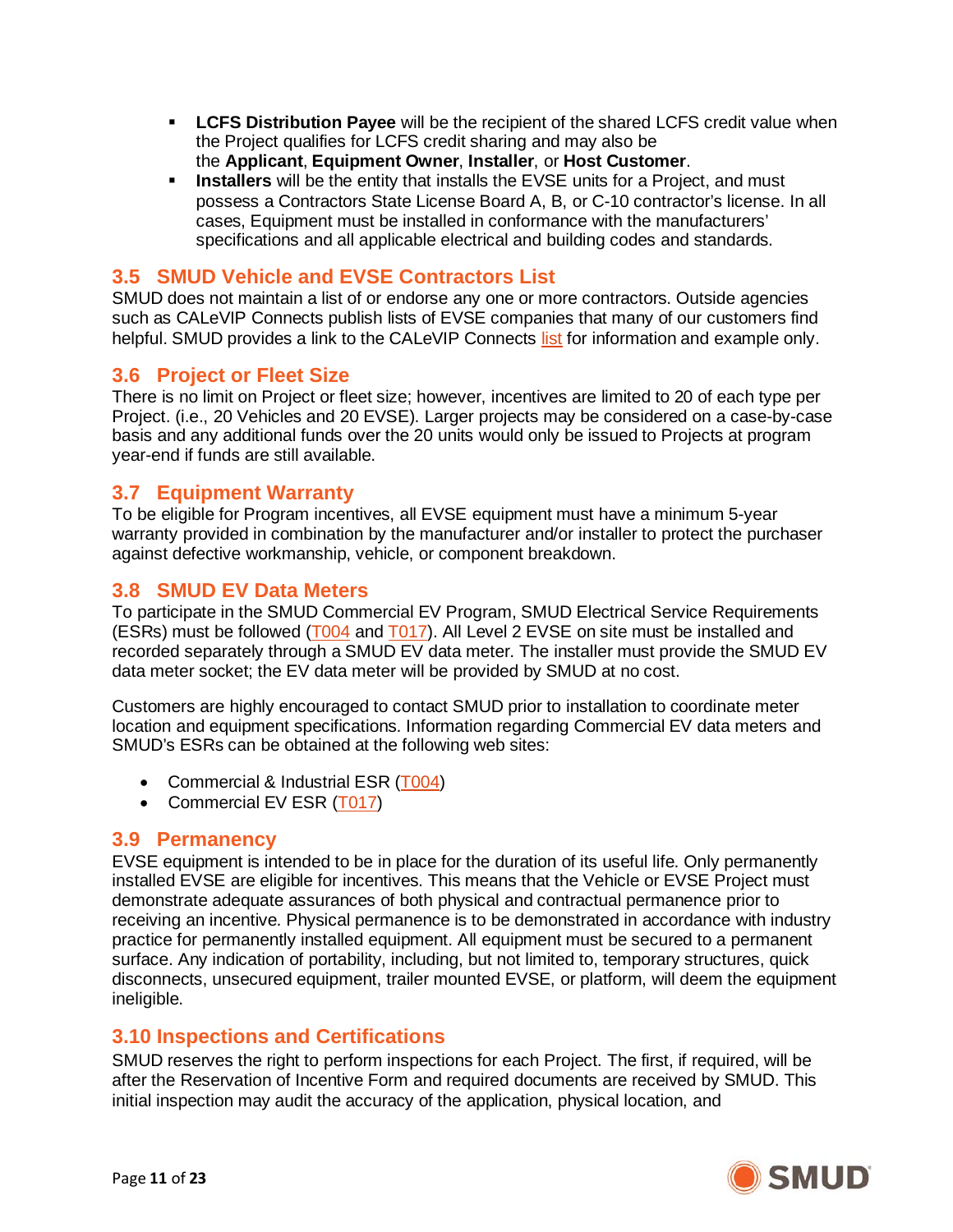interconnection suitability of the Project. The second inspection may be performed after the Project is installed, and receipt of the Incentive Payment Request has been received by SMUD. This inspection may document the final vehicle and EVSE specifications, equipment characteristics, compliance with SMUD ESR [T017.](https://www.smud.org/-/media/Documents/Business-Solutions-and-Rebates/PDFs/Engineering-Specification-T017---Electric-Vehicle-Chargers-Rev-0---3-6-18.ashx)

SMUD will not perform a formal NEC compliance inspection; however, wiring inconsistencies or concerns with electrical connections may be addressed. If a Project fails an inspection by either SMUD or the local authority having jurisdiction, the Applicant will have 30 calendar days from date of inspection failure to bring the Project into compliance, or the Project will be dropped from the incentive Program. If funds are still available, the Project may reapply for an incentive once the deficiencies are addressed.

#### <span id="page-11-0"></span>**3.11 Incentive Payments**

Incentive payments can be made to any of the following:

- **Host Customer.**
- **Equipment Manufacturer**
- **Installation Contractor**
- **-** Applicant

In no instance will SMUD split an incentive payment among the Parties. The Parties are free to have their own arrangements, but SMUD will only issue one payment.

#### <span id="page-11-1"></span>**3.12 Codes and Standards**

The installation must comply with all applicable federal, state, and local laws, rules, regulations, and industry standards, including without limitation, city and county building codes, American Society for Testing and Materials-International (ASTM), Uniform Mechanical Code (UMC), National Electric Code (NEC), Uniform Building Code (UBC), California Building Code (CBC) and manufacturer installations specifications, as appropriate. EVSE installations must meet the highest industry standards in terms of safety, workmanship, reliability, and performance.

SMUD requires proof of all required City/County/State building permits for all EVSE installations. Installation shall be considered complete when the relevant City/County/State building permit has been signed off by the relevant authority and submitted to SMUD.

In no event is SMUD responsible for damages caused by the installation contractor. Any damage caused by the contractor or workers to the customer's property or premises shall be repaired at the contractor's expense.

# <span id="page-11-2"></span>**4.0Participating Project Process Flow**

# <span id="page-11-3"></span>**4.1 Projects Not Requiring SMUD Line Work**

A complete and fully executed Reservation of Incentive form and supporting documents must be submitted to SMUD.

- Supporting documents include:
	- o Plan set for Project including:
		- One-line Electrical diagram including load calculation on the main service panel.
		- **Site plan calling out the location of EVSE and related equipment.**

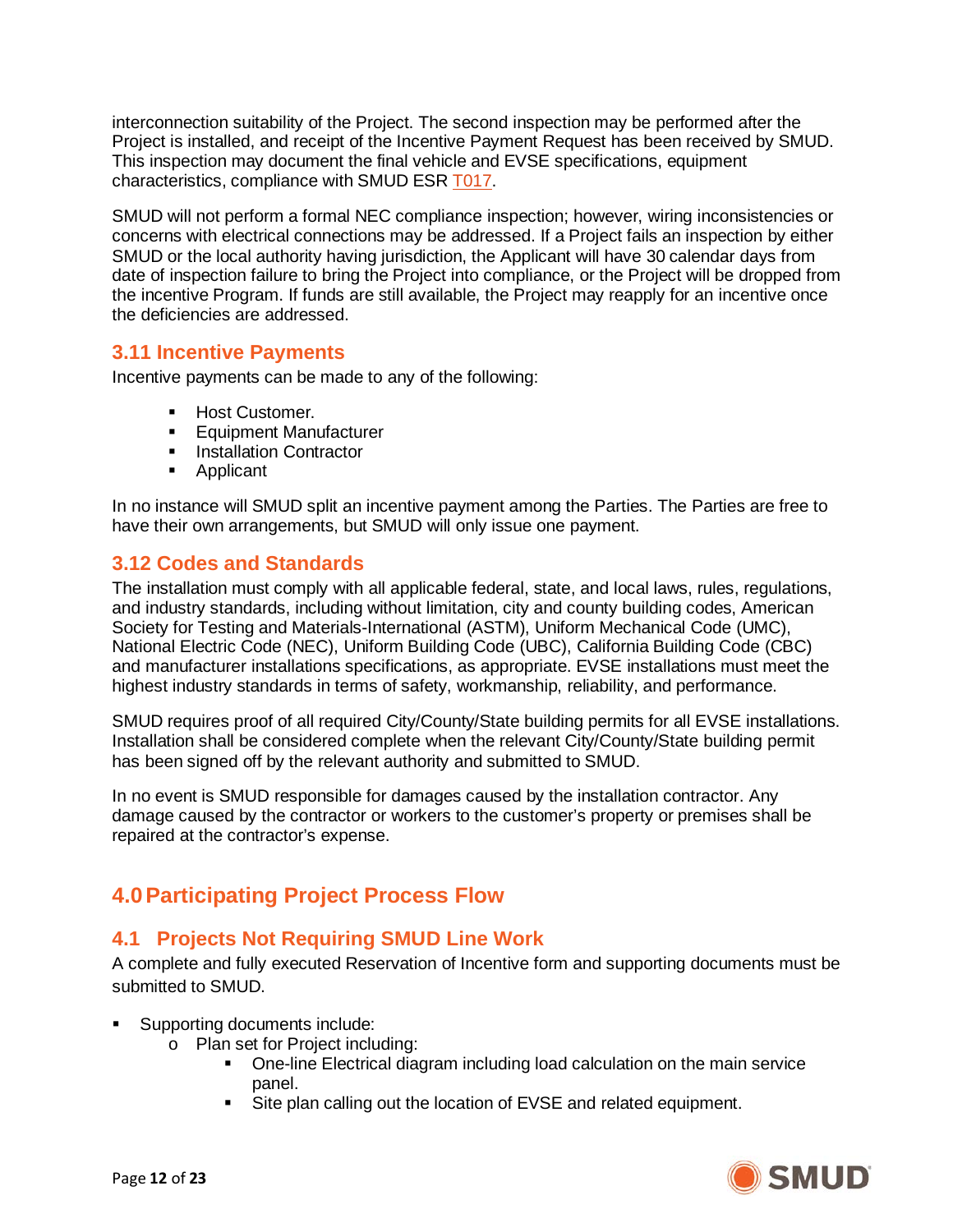- o Project schedule evidencing completion of Project within 18 months after submittal of Application.
- o (Vehicles only) Purchase Order which is executed and signed by all Parties.
- o Proof of project (any of these are acceptable)
	- **Contract**
	- Purchase order
	- **Task authorization**
	- Proof of an RFP being issued (local government or municipal agencies only)
- o Copy of building permit application and plan check fee payment receipt.

Reserved incentives for Projects that fail to comply with any or all the above specified milestones will be released and redirected to other projects.

#### <span id="page-12-0"></span>**4.2 Projects Requiring SMUD Line Work**

A complete and fully executed Reservation of Incentive Form and supporting documents must be submitted to SMUD.

- Supporting documents include:
	- o Plan set for Project including:<br>One-line Flectrical diac
		- One-line Electrical diagram including load calculation on the main service panel.
			- Site plan calling out the location of EVSE and related equipment.
	- o Project schedule evidencing completion of Project within 18 months after submittal of Application.
	- o (Vehicles only) Purchase Order which is executed and signed by all Parties.
	- o Proof of project (any of these are acceptable)
		- **Contract**
		- Purchase order
		- **Task authorization**
		- **Proof of an RFP being issued (local government or municipal agencies only)**
	- o Copy of building permit application and plan check fee payment receipt.
	- o SMUD Rule 16 application and deposit must have been submitted and underway.

Reserved incentives for Projects that fail to comply with any or all the above specified milestones will be released and redirected to other projects.

#### <span id="page-12-1"></span>**4.3 Project Completion - All Projects**

Upon completion of Project installation, Applicant must submit an Incentive Payment Request and supporting documents:

- **Supporting documents must include:** 
	- o Revised drawings (if applicable)
	- o Proof of project completion and payment (i.e., final invoices)
	- o Copy of signed off building permit

Self-inspecting AHJs must provide Professional Engineer (PE) stamp.

- o W-9 of Incentive Payee
- o W-9 for LCFS Distribution Payee (if different than Incentive Payee)
- o Photos of installed scope of work:
	- **Electric vehicles**
	- **EVSE, including metering equipment**

After ensuring all documents have been submitted, SMUD will:

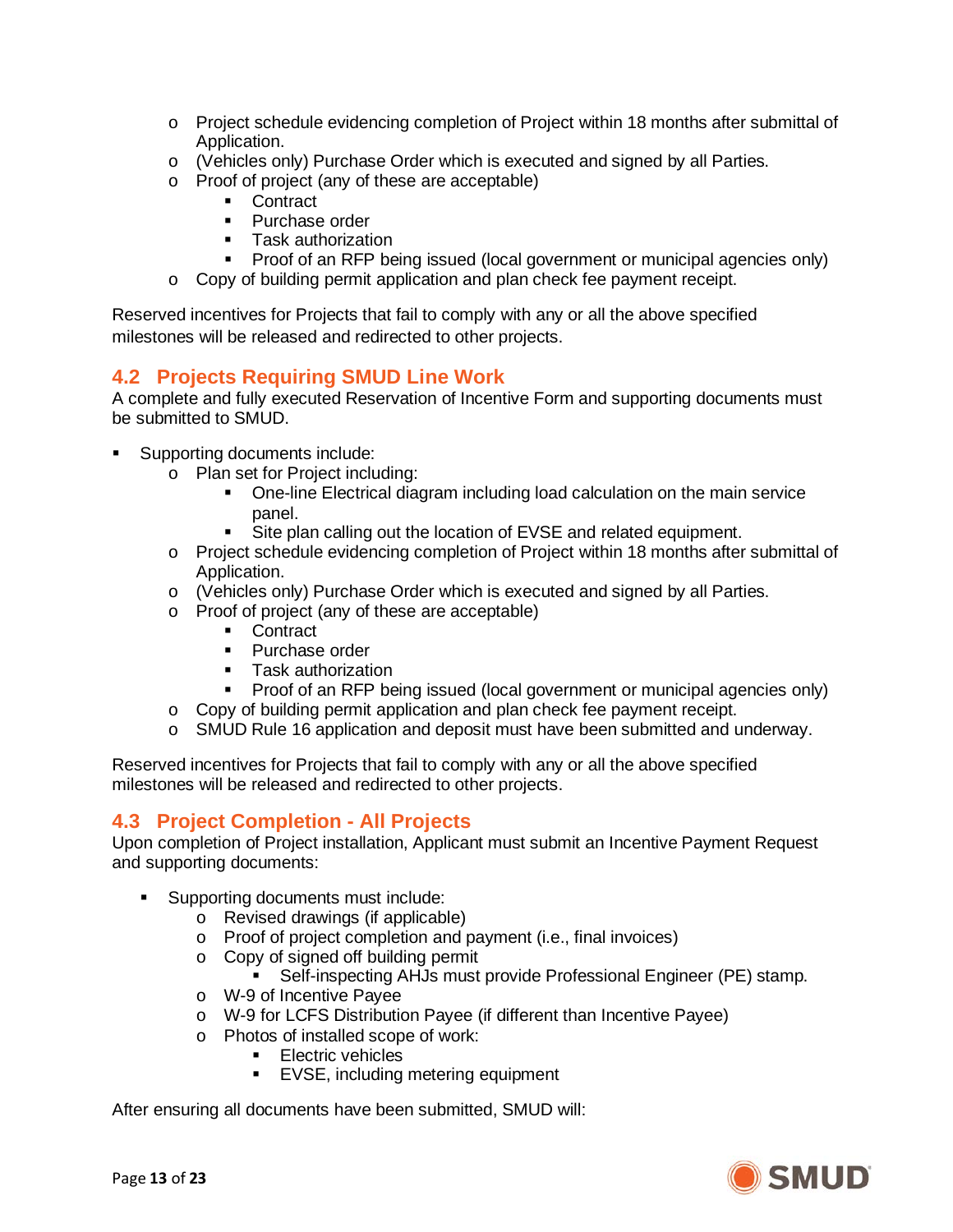- **Schedule a site inspection, if required.**
- **Request an EV data meter be set by SMUD meter technicians.**
- **Record EVSE unit's data into the CARB database for LCFS registration.** 
	- o Make, Model, Serial Number, SMUD account meter number, and GPS coordinates for each EVSE unit.

After EV data meter installation and notification from CARB of SMUD's success in registering the EVSE units, SMUD will issue incentive payments.

 Incentives usually take 10-14 business days from SMUD's issuance of the incentive request to be processed and mailed to Payees.

#### <span id="page-13-0"></span>**4.4 Project Timelines**

All timelines start the first business day after SMUD receives the completed set of documents at [CommercialEV@smud.org.](mailto:CommercialEV@smud.org)

- Upon receipt of Reservation of Incentive form, SMUD has 30 days to process, accept or reject.
	- o A confirmation email with an approved and countersigned Reservation of Incentive form is sent upon approval to both Applicant and Host Customer.
	- o Notification of any rejected request will be provided by email.
- **Applicant completes Project.** 
	- o Projects not requiring SMUD line work are to be competed in 9 months.
	- o Projects requiring SMUD line work are to be competed in 18 months.
	- o Upon Project completion, Applicant will submit an Incentive Payment Request.
- Upon receipt of Incentive Payment Request, SMUD has 14 days to accept or reject it.
	- o If Incentive Payment Request is accepted, SMUD will:
		- Request an EV data meter be set.
		- EV data meters are set within 10-14 days of request date.
		- Register the EVSE units with CARB.
			- CARB can take up to 8 weeks to complete registration. SMUD is unable to commit to a timeline on the CARB registration process.

If an issue is found, the Applicant will have 30 days to correct the document and resubmit the corrected documents. This will restart SMUD's 30-day processing time.

While SMUD will strive to meet these timelines, it is possible that SMUD may take longer to process an individual application/request due to unforeseen circumstances.

#### <span id="page-13-1"></span>**5.0How to Participate**

To be eligible for an incentive, the Applicant must submit a Reservation of Incentive form and required documents to [CommercialEV@smud.org.](mailto:CommercialEV@smud.org) The customer and Project must meet all SMUD Commercial EV Program requirements prior to receiving approval for an incentive. All vehicle and EVSE units receiving incentives under the SMUD Commercial EV Program must be connected to the SMUD distribution system and have a SMUD EV data meter installed.

#### <span id="page-13-2"></span>**5.1 Application Process**

#### <span id="page-13-3"></span>**Applicant – Step 1**

Submits Reservation of Incentive form

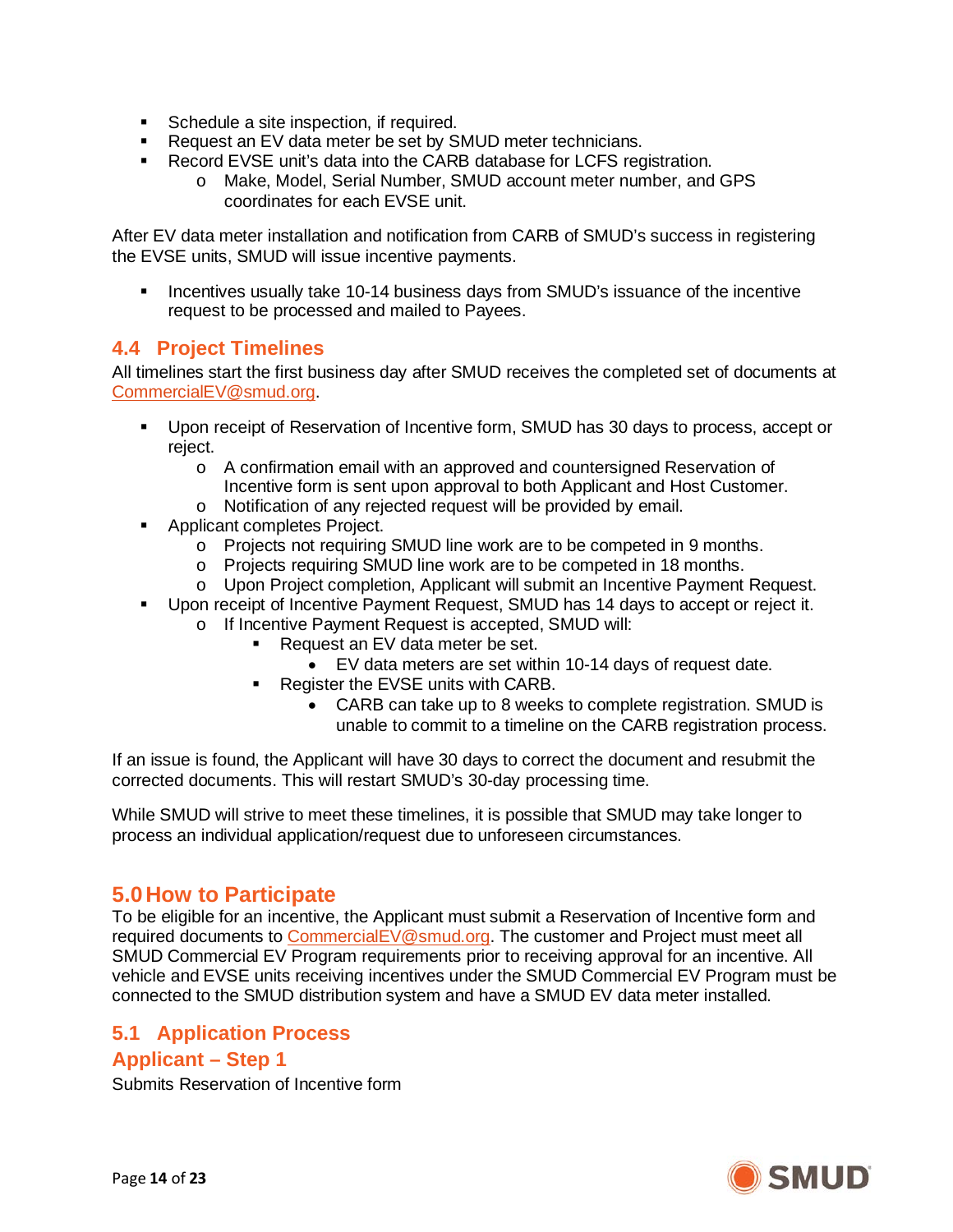- **Applicant downloads Reservation of Incentive form [here](https://www.smud.org/-/media/Documents/Going-Green/EVs/3712a.ashx)**
- Applicant fills out all fields and obtains applicable signatures on Reservation of Incentive form.
- Applicant sends signed Reservation of Incentive form and required additional documentation to SMUD via email at [CommercialEV@smud.org.](mailto:commercialEV@smud.org?subject=Reservation%20of%20Incentive%20) See Section 4.0 for details on additional documentation.

If required supporting documents are not submitted with Reservation of Incentive form, the Applicant will be informed of the deficiency, and the Project will not be considered for approval. If the required documents are not received within 30 days, the application will be placed at the back of the queue.

#### <span id="page-14-0"></span>**SMUD – Step 2**

Receives Project documents at [CommercialEV@smud.org.](mailto:CommercialEV@smud.org)

- **Reviews Reservation of Incentive form and supporting documents.** 
	- o Reviews one-line diagram and site plan drawings.
	- o Pre-installation inspection may be scheduled.
	- o Upon approval of the above, SMUD confirms the Reservation of Incentive and moves the Project to reserved status.
		- If Project is rejected, Applicant and Host Customer will be notified by email of required corrections needed.
- SMUD issues an email notifying Applicant and Host Customer of reservation acceptance along with a countersigned Reservation of Incentive.

# <span id="page-14-1"></span>**Applicant – Step 3**

Submits Incentive Payment Request.

- After receiving email notification of Reserved Funds status, the Applicant completes vehicle purchase, EVSE installation, and gets a final building permit or other approval from the Authority Having Jurisdiction (AHJ).
	- o Any Project scope changes since SMUD issued Reserved Status should be submitted at this time.
- **Applicant downloads Incentive Payment Request form [here](https://www.smud.org/-/media/Documents/Going-Green/EVs/3712b.ashx)**
- **Applicant submits the Incentive Payment Request and supporting documentation.** o See Section 4.0 for details on supporting documentation.

# <span id="page-14-2"></span>**SMUD – Step 4**

Receives Incentive Payment Request.

- **Reviews documentation.** 
	- o SMUD may schedule an inspection of the Project and Vehicles.
	- o Program staff requests installation of EV data meter.
		- The meter shop will inspect to ensure adherence to SMUD ESRs [\(T017](https://www.smud.org/-/media/Documents/Business-Solutions-and-Rebates/PDFs/Engineering-Specification-T017---Electric-Vehicle-Chargers-Rev-0---3-6-18.ashx) and [T004\)](https://www.smud.org/-/media/Documents/Business-Solutions-and-Rebates/PDFs/Commercial_Industrial_Sec_IV.ashx) before installing the EV data meter.
		- If the Project fails the meter set inspection, the Applicant and Host Customer will be notified by meter shop regarding required repairs needed. Applicant and Host Customer have 30 days to correct, see section 3.10.
	- $\circ$  Once meter is installed, SMUD records relevant data with CARB to register EVSE chargers in LCFS database.

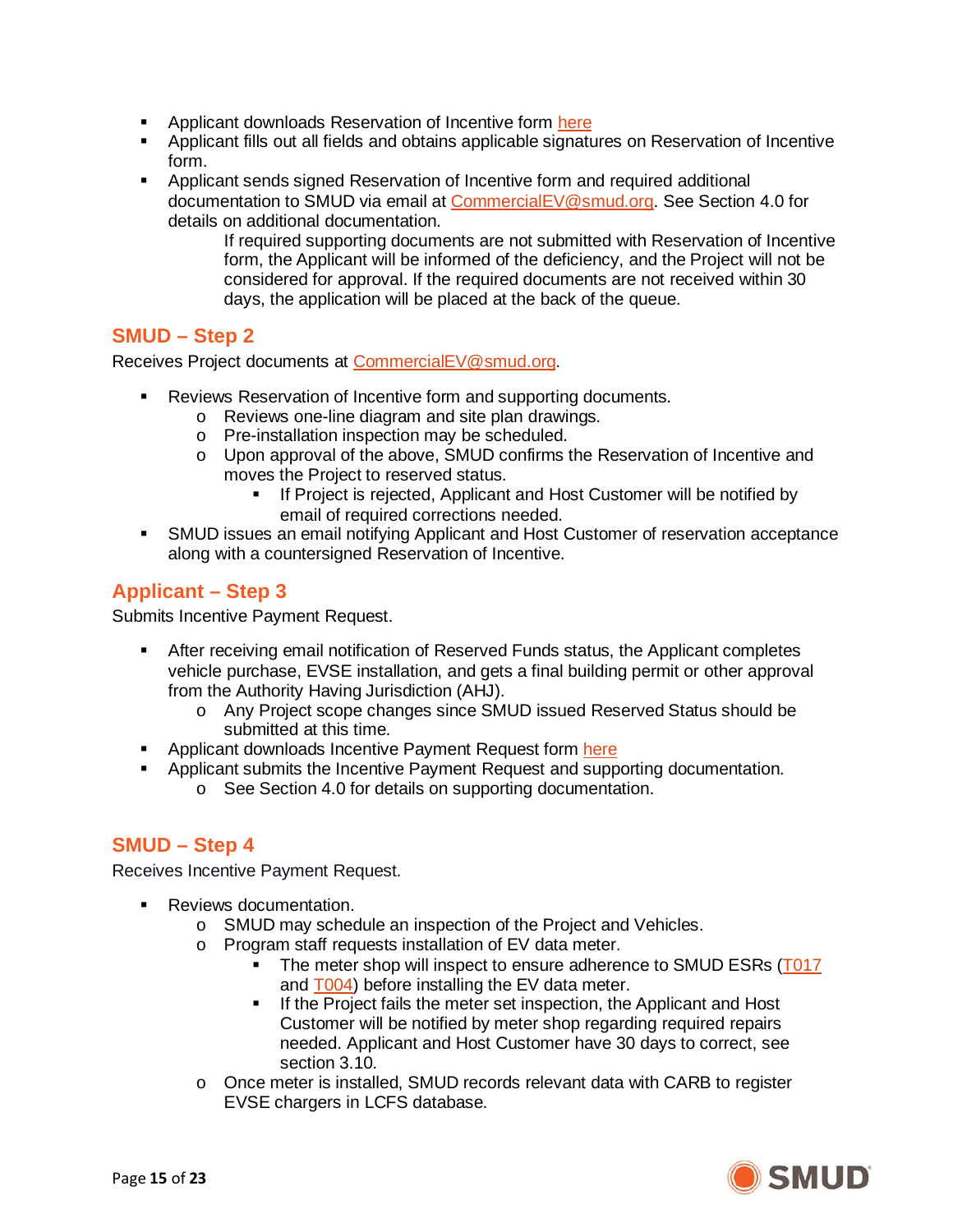- o EVSE data required includes:
	- Make, Model, serial number, SMUD account meter number and GPS coordinate for EVSE.
		- Note: one set of GPS coordinates can cover a maximum of three EVSE
- SMUD emails acceptance of the Incentive Payment Request to Applicant and Host Customer.

#### <span id="page-15-0"></span>**SMUD – Step 5**

Issues incentive payment only after the following:

- **SMUD verifies the EV data meter is set and operational.** 
	- o Expect EV data meter inspection and set approximately 10-14 business days after SMUD approval of the Incentive Payment Request.
- SMUD is notified by CARB that the EVSE units have been successfully registered to SMUD.
	- o CARB approval can take up to 8 weeks for processing.
- **SMUD requests incentive payment be mailed.** 
	- o Approximately 14-28 days after EV data meter set and CARB approval notification.

# <span id="page-15-1"></span>**6.0SMUD Low Carbon Fuel Standard (LCFS) credit sharing option**

EVSE Project sites which meet qualifying kWh usage thresholds will be eligible for biannual LCFS credit sharing payments thru the SMUD Commercial EV Program. These LCFS credit sharing payments are in addition to any Project incentives paid earlier.

The LCFS credit sharing option is for a five-year term and is renewable if agreed upon by both Parties. SMUD will capture and report all the LCFS credits following the CARB guidelines. SMUD will then bundle those credits and periodically sell the credits on the open market. While SMUD anticipates sales to occur on a rolling biannual or quarterly schedule, SMUD reserves the right to adjust the sales schedule based upon its business requirements and/or relevant state regulations or legislation.

Under this option, SMUD may share with LCFS Distribution Payee up to 90% of a qualifying Project's base or non-incremental LCFS credits. Additionally, SMUD offers up to 50% of the enhanced or incremental LCFS credits generated in connection with a qualifying Project due to SMUD procuring zero carbon electricity for the participating Project site.

SMUD keeps the remaining LCFS credits to use for transportation electrification programs, projects, and other CARB allowable transportation electrification uses in SMUD's service territory. To calculate base or non-incremental credits, CARB bases the number of LCFS credits generated upon the Carbon Intensity (CI) of the average energy found on the California Electricity Grid (Grid). While the Grid's CI is getting cleaner all the time, it is not yet zero carbon nor 100% renewable. EV customers are often also concerned about fossil fuels and their impact on our environment. To address such concerns CARB has also provided a pathway to enhance LCFS credit generation for projects which use zero carbon renewable energy. Providing a Project's EVSE units with this cleaner energy can enhance the number of LCFS credits generated by 20%-30%. SMUD is committed to providing zero carbon energy to all participating EVSE sites, which is not only good for our environment but will also allow the LCFS Distribution Payee to maximize a Project's return on LCFS generation.

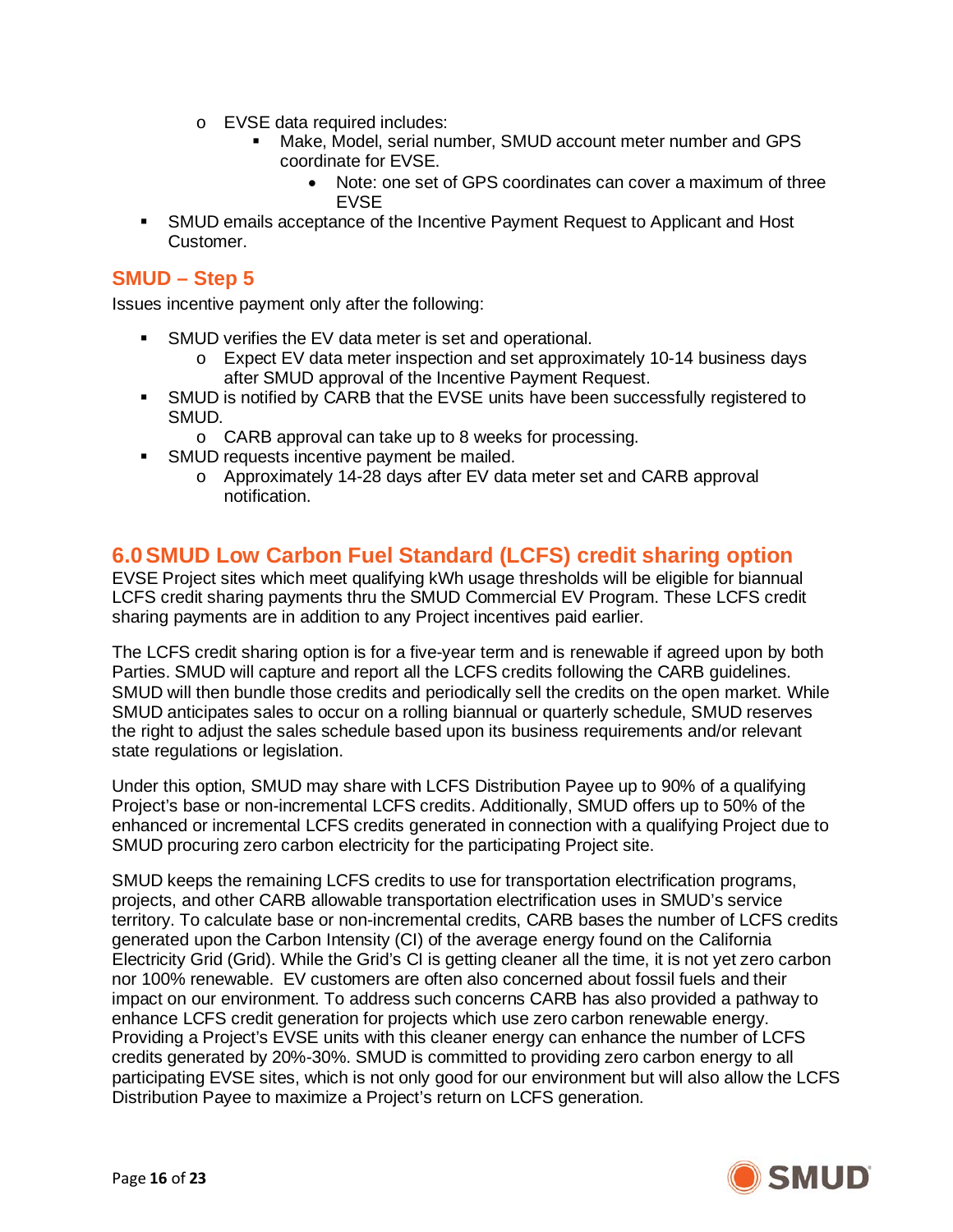# <span id="page-16-0"></span>**6.1. LCFS Credit Sharing Qualifying Guidelines**

To qualify for participation in the LCFS credit sharing option, an EVSE Project must register and consume 25,000 kWh of CARB recordable EV charging usage on the SMUD EV data meter during the biannual reporting/usage period.

Projects must continue to consume at least 25,000 kWh per biannual usage period in CARB reportable usage to remain qualified for LCFS credit sharing payments. If a Project drops below the qualifying level in a biannual reporting period, it will not receive payment for that time period. Payments will resume once Project hits the minimum kWh threshold in a biannual period. Any LCFS credits generated during the non-qualified period will not be rolled over to the next payment period.

Publicly-accessible DCFC units >50kW, of which SMUD has not registered LCFS credits, are ineligible for LCFS credit sharing.

# <span id="page-16-1"></span>**6.2 LCFS Credit Sharing Distribution Payments**

The LCFS Distribution Payee's LCFS payment will be based upon the actual dollar value SMUD receives from the sale of the LCFS credits generated by the LCFS Distribution Payee's EVSE Project.

LCFS Distribution Payee will receive a statement biannually (twice per year) with their LCFS payment confirming the number of LCFS credits sold, the price they were sold at, and the calculation used to arrive at the payment.

The first LCFS disbursement check will be issued based on the table below. This first check will include the qualifying biannual period LCFS credits value. This lead time is to allow SMUD to bundle and sell the biannual LCFS credits. Thereafter, the LCFS Distribution Payee will continue to receive checks on the regularly scheduled biannual payment date as long as their Project remains qualified.

| <b>Biannual payment</b><br>period               | Check processed on or<br>about |  |  |  |
|-------------------------------------------------|--------------------------------|--|--|--|
| January 1 <sup>st</sup> - June 30 <sup>th</sup> | November 30 <sup>th</sup>      |  |  |  |
| July 1 <sup>st</sup> - Dec 31 <sup>st</sup>     | May $31st$                     |  |  |  |

Payments are mailed on or about May  $31<sup>st</sup>$  and November  $30<sup>th</sup>$ . Payments reflect the LCFS credits generated and sold from the prior biannual billing period.

In the unlikely event that SMUD is unable to finalize the sale before processing the LCFS Distribution Payee's biannual LCFS payment, the LCFS payment will continue based upon the stated price of the active contract. If the value of the LCFS shares price changes between payment issuance and final sale, SMUD reserves the right to adjust LCFS Distribution Payees' next biannual payment to true up the actual value received from the LCFS sale against the amount paid on the biannual payment

# <span id="page-16-2"></span>**6.2.1 LCFS Credit Sharing Payment Example**

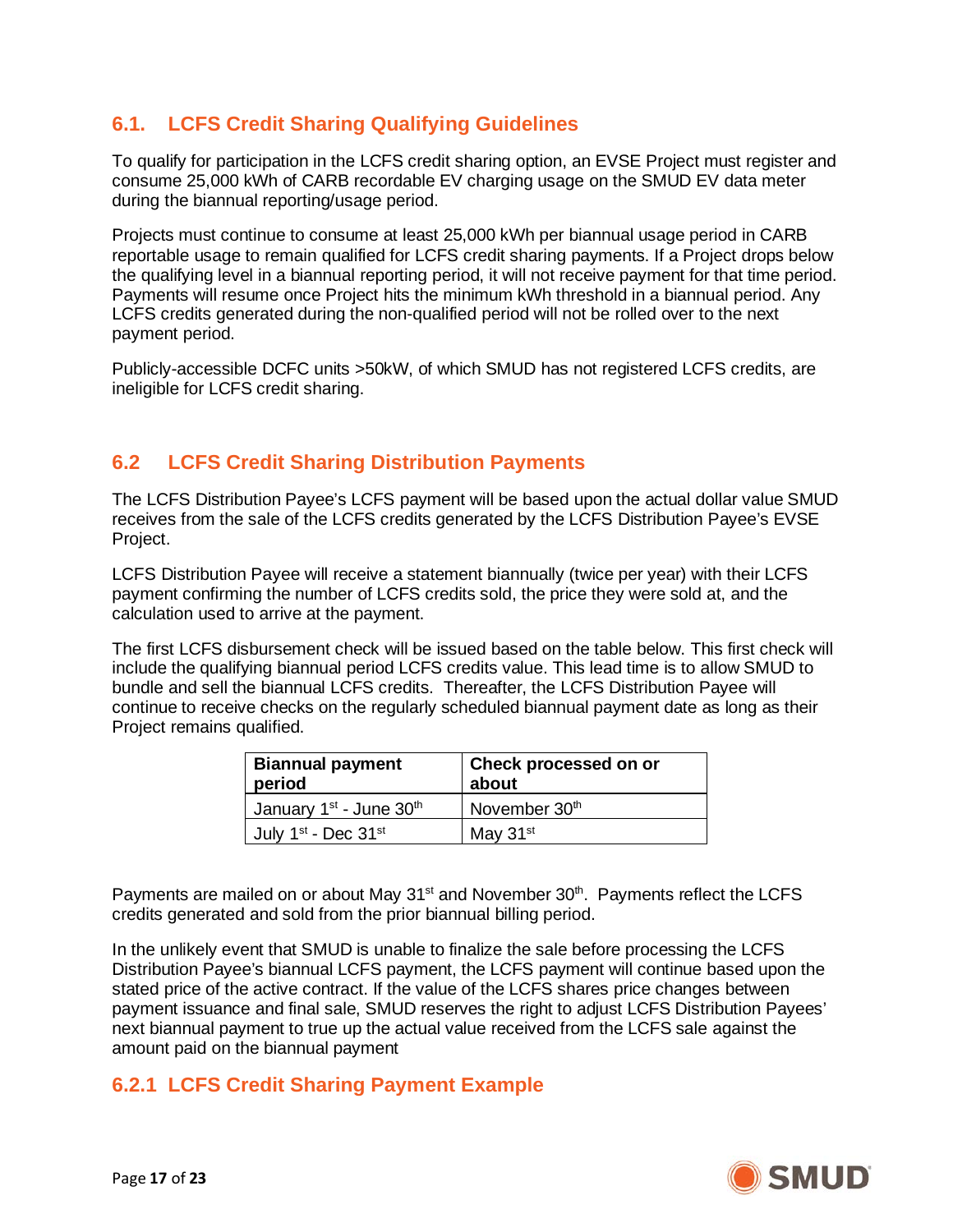Here is an example of a Project receiving payment for their LCFS credit sharing credits. In order to allow for the sale of the LCFS credits, the Project will qualify for LCFS credit sharing payments after the Project consumes 25,000 kWh of CARB reportable usage during the biannual period. The payments will be for the credits generated during the biannual participation period.

#### **Example payment and credit calculation:**

- Customer ABC installed an EV Project that completed and went live in the January/June biannual period, and records 25,000 kWh of CARB reportable usage during the period.
- Customer ABC becomes eligible for LCFS credit sharing payments.
- This 25,000 kWh of CARB reportable usage generated 25 LCFS base/non-incremental credits.
- SMUD supplied zero carbon electricity to Customer ABC's 25,000kWh of CARB reportable usage, which generated an additional 6.25 in incremental/enhanced LCFS credits.
- SMUD sold both the base and enhanced LCFS credits on the open market for \$175/credit.
- SMUD shares the value of those credits with Customer ABC according to program terms and conditions at 90% of base/non-incremental LCFS credits and 50% of incremental/enhanced LCFS credits.
- Customer receives a payment of  $$4,484.40$  on or about November  $30<sup>th</sup>$ .
- Biannual payments will continue for the term of the agreement if the Project stays qualified, with normal biannual payment windows of on or about May 31<sup>st</sup> and Nov 30<sup>th</sup> each year.

| <b>Customer ABC: January-June Example Statement</b> |            |             |                  |             |                           |             |
|-----------------------------------------------------|------------|-------------|------------------|-------------|---------------------------|-------------|
| Energy                                              | CARB       | <b>LCFS</b> | Value of         | Value of    | <b>Customer ABC (LCFS</b> | <b>SMUD</b> |
|                                                     | recordable | generated   | <b>LCFS</b>      | <b>LCFS</b> | Distribution Payee)       | portion     |
|                                                     | kWh usage  |             | sale             | sale        | Amount                    |             |
| Grid (base                                          |            |             |                  |             |                           |             |
| credits)                                            | 25,000     | 25          | \$175            | \$4,375     | \$3,937.5                 | \$438       |
| Zero Carbon                                         |            |             |                  |             |                           |             |
| (enhanced)                                          | 25,000     | 6.25        | \$175            | \$1,094     | \$547                     | \$547       |
|                                                     |            |             | Biannual payment | \$4,484.4   | \$984.4                   |             |

# <span id="page-17-0"></span>**7.0Terms and Conditions for Program Participation**

As a condition of participation in the SMUD Commercial EV Program, all Parties must acknowledge and agree to the following terms and conditions, which supplement and are in addition to the program requirements described throughout this handbook and the contract attached to the Reservation of Incentive Form.

<span id="page-17-1"></span>**7.1.1 Funds Available:** Applications are processed on a first-come, first-served basis, and incentive is subject to availability of funds.

<span id="page-17-2"></span>**7.1.2 Program Timeline:** Effective date of this Program is January 1, 2020. Only vehicle purchases completed after this date, as identified by the bill of sale or contract date attached to the application submitted to SMUD, are eligible. Only EVSE installations completed after this date, as identified by the final building permit approval date attached to the application submitted to SMUD, are eligible.

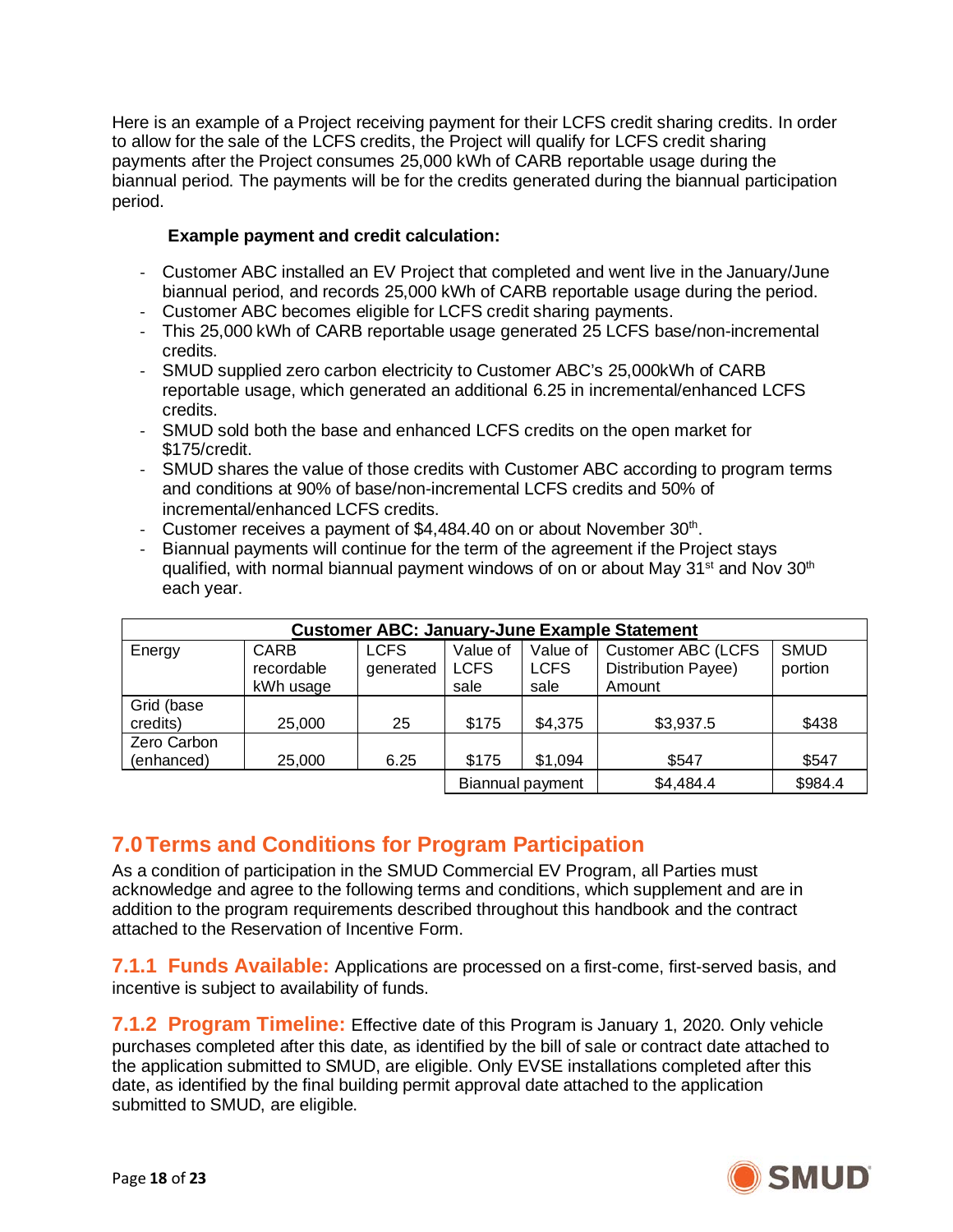<span id="page-18-0"></span>**7.1.3 Incentives:** If the Project is installed as described on the Reservation of Incentive Form and all Program and Contract terms and conditions are complied with, including timely submission of all documents described in the SMUD Commercial EV Program Handbook, SMUD will pay an incentive to the entity designated as the incentive recipient. SMUD reserves the right to modify or cancel the incentive if the actual EVSE equipment, vehicles or installation of the equipment do not meet the SMUD Commercial EV Program guidelines, or if the Project fails inspection, and/or if the documents submitted fail to meet the requirements of the SMUD Commercial EV Program Handbook.

<span id="page-18-1"></span>**7.1.4 Incentive Payment:** Payment will be mailed within 14-24 days subsequent to SMUD receiving and approving a Request with all required documentation.

<span id="page-18-2"></span>**7.1.5 Disclosure of Other Incentives:** All Parties understand that other Program rebates, grants, forgiven loans, financial incentives, post-installation agreements, third party LCFS agreements, and performance payments are "other incentives" and must be disclosed to SMUD as soon as those "incentives" are made.

<span id="page-18-3"></span>**7.1.6 Branding:** Equipment Owner and Host Customer agree to allow SMUD branding on all vehicles and charging equipment receiving incentives.

<span id="page-18-4"></span>**7.1.7 Eligibility:** The SMUD Commercial EV Program is administered by SMUD for customers within its service territory. Eligible participants in the SMUD Commercial EV Program must be current electric distribution customers of SMUD at the facility ("Project Site") where the EVSE and vehicles will be installed and operated.

<span id="page-18-5"></span>**7.1.8 EV Requirements:** Host Customer must be a SMUD commercial customer and the vehicles under this incentive application must be registered and charged at a commercial address with an active meter receiving SMUD electric service, and on EVSE that are participating in and registered under the SMUD Commercial EV Program.

<span id="page-18-6"></span>**7.1.9 Onsite EVSE:** All EVSE on the Project site must be participating in SMUD Commercial EV Program even if installed previously. Please contact program management if you have questions about EVSE eligibility at [CommercialEV@smud.org.](mailto:CommercialEV@smud.org)

<span id="page-18-7"></span>**7.1.10 Dedicated EV Data Meter:** All EVSE must be installed on a dedicated circuit, and a sub-meter box, or meter blank on main panel must be provided for EVSE which charge incentivized vehicle. A dedicated SMUD meter will be installed (by SMUD) on the circuit to measure electricity delivered to the EVSE. This SMUD meter must measure only electricity to the EVSE charging electric vehicles i.e., no other ancillary electricity to lighting, landscaping, other electricity load, can be fed through the EVSE meter.

<span id="page-18-8"></span>**7.1.11 Charger Certification:** The EVSE must be new equipment, UL or equivalent certified by a National Recognized Testing Laboratory, installed for the first time, hardwired on a wall or pedestal mounting. EVSE must be installed by a qualified and licensed contractor in accordance with all state and local codes, permitting, and inspection requirements. All EVSE must utilize the SAE J1772 charge coupler (or equivalent).

<span id="page-18-9"></span>**7.1.12 Vehicle Maintenance:** All Parties identified on the Application agree to maintain all EVSE and vehicles in good working order and to promptly repair any non- or under-performing equipment.

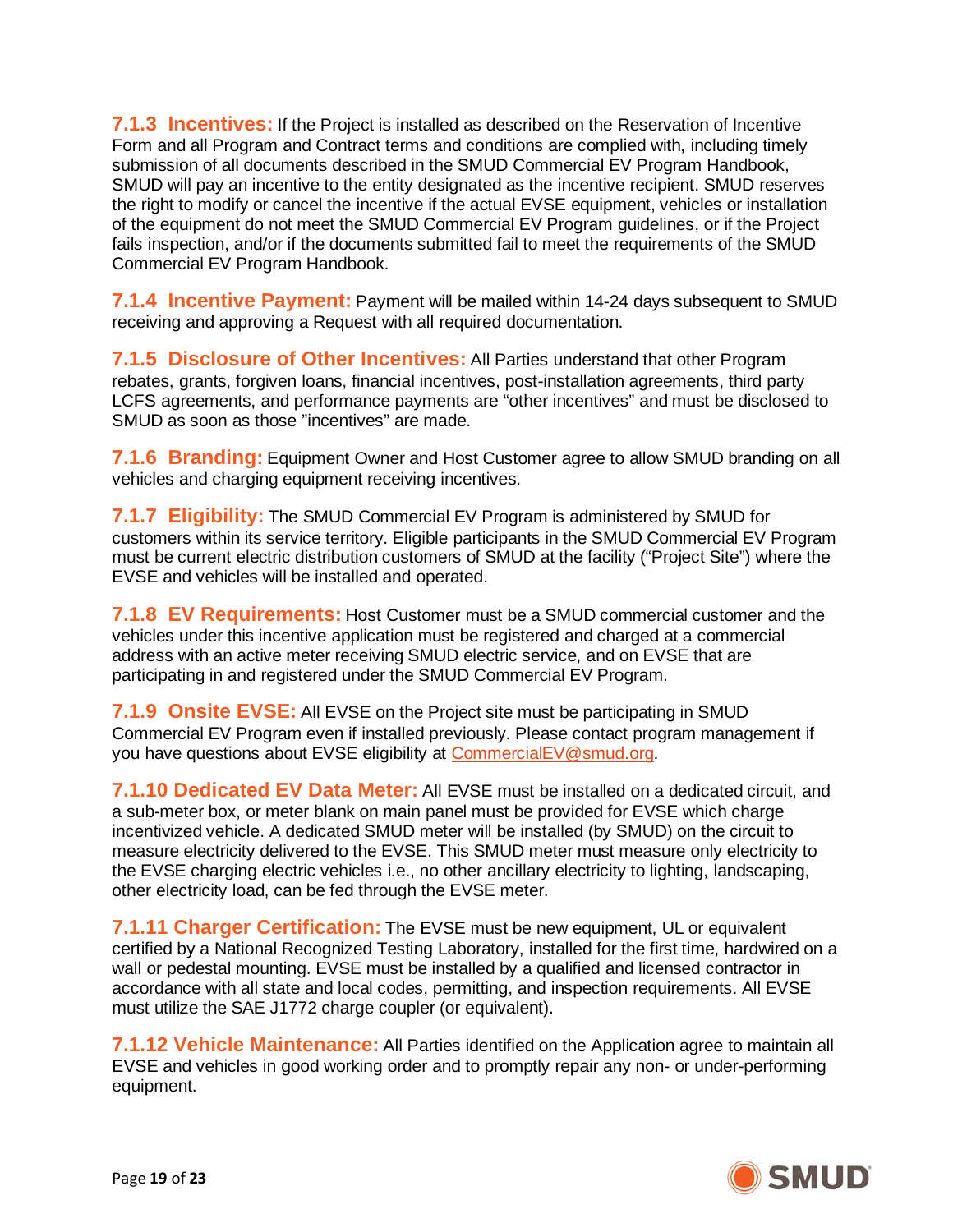<span id="page-19-0"></span>**7.1.13 Delayed Application:** In the event a vehicle is delivered before a Reservation of Incentive form is submitted a complete incentive application package must be received within 60 days of the vehicle purchase and delivery date. Applications are not considered to be received until all required documentation is complete and received at SMUD's offices. Failure to provide all the required documentation by this date may result in incentive ineligibility.

<span id="page-19-1"></span>**7.1.14 Additional Documentation:** All Parties identified on the Application agree that SMUD reserves the right to request additional documentation prior to incentive payment. The incentive payment may be denied by SMUD if this condition is not met by all Parties.

<span id="page-19-2"></span>**7.1.15 Disclaimer of Warranties:** SMUD makes no representations or warranties, expressed or implied, regarding the design, construction, reliability, efficiency, performance, operation, maintenance, or use of any incentivized equipment, vehicle or installation discussed, selected, rejected, purchased, or otherwise considered by All Parties identified on the Application, including without limitation any warranty of fitness for any specific purpose. Any decisions regarding the selection, design, purchase, installation, use and operation of any equipment or consideration or selection of any contractor shall be at the sole discretion and are the sole responsibility of the All Parties identified on the Application.

<span id="page-19-3"></span>**7.1.16 Program Database:** All Parties identified on the Application shall agree to allow all information provided as part of the Commercial EV Reservation of Incentive and Incentive Payment Request process to be entered into a SMUD database that will allow SMUD to register the EVSE units with the California Air Resources Board (CARB) for Low Carbon Fuel Standard (LCFS) credit purposes. SMUD also will use all information provided in an internal database to record and track the project process and incentive payment. This information will be available to internal SMUD staff on this and other SMUD incentive programs.

<span id="page-19-4"></span>**7.1.17 All Parties identified on the Application shall indemnify** defend, and hold harmless SMUD, its directors, officers, agents, and employees against all claims, loss, damage, expense, and liability asserted or incurred by other Parties, including but not limited to SMUD's employees, arising out of or in any way connected with participation in the Program and any incentive payment, and caused by the acts, omissions, intent or negligence, whether active or passive, of customer, its agents, employees, and suppliers, and excepting only such loss, damage, or liability as may be caused by the intentional act or the sole negligence of SMUD.

<span id="page-19-5"></span>**7.1.18 Program Modification:** SMUD expressly reserves the right to modify, amend or terminate the SMUD Commercial EV Program, in whole or in part, at any time and for any reason without prior notice.

<span id="page-19-6"></span>**7.1.19 Authority to Install Equipment:** All Parties identified on the Application represent that it has the authority to operate and install the vehicles and EVSE at the Project Site or have obtained the permission of the legal owner of the Project Site, for said construction Project. All Parties identified on the Application shall, at its own expense, obtain and maintain all licenses and permits needed to construct and complete the Project.

<span id="page-19-7"></span>**7.1.20 Withdrawal:** The Host Customer and Equipment Owner agree that either of them may withdraw from the Project for any reason by providing written notice of such withdrawal to SMUD. In the event the Host Customer or Equipment Owner so withdraws, the application and reservation will be canceled, and the Host Customer alone will retain sole rights to the reservation. Host Customer further understands that if Host Customer fails to resubmit a Reservation of Incentive form at the time of Project withdrawal, the application will be terminated

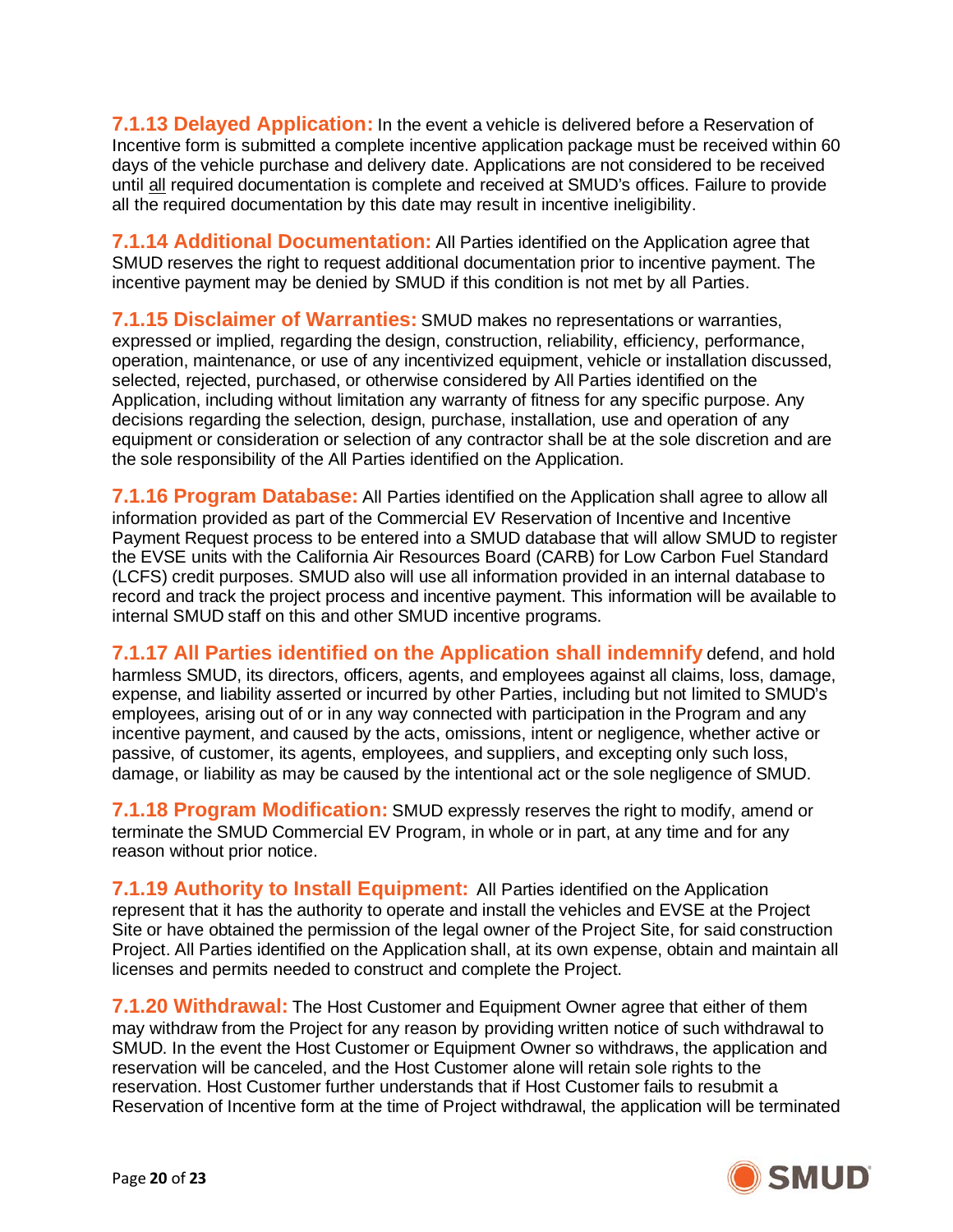in its entirety by SMUD, and any previously reserved incentive funding will be released. In that instance, Host Customer must apply for a new incentive reservation should Host Customer still wish to participate in the SMUD Commercial EV Program.

<span id="page-20-0"></span>**7.1.21 No Endorsement by SMUD:** Host Customer and Equipment Owner understand that SMUD's review of the Project and Reservation of Incentive shall not be construed as confirming or endorsing the qualifications of the Applicant or any person(s) involved with the Project, including but not limited to the Project installer(s), designer(s), or manufacturer(s); endorsing the Project design; or as warranting the economic value, safety, durability, or reliability of the Project. The Host Customer is solely responsible for the Project, including the selection of any designer(s), manufacturer(s), contractor(s), or installer(s). Host Customer and Equipment Owner understand that they, and any third parties involved with the Project, are independent contractors and are not authorized to make any representations on behalf of SMUD. Host Customer and Equipment Owner shall not use SMUD's corporate name, trademark, trade name, logo, identity, or affiliation for any reason, without the prior written consent of SMUD.

<span id="page-20-1"></span>**7.1.22 Dispute Resolution:** The parties to the application and reservation shall attempt in good faith to resolve any dispute arising out of or relating to the Program promptly by negotiations between SMUD's designated representative and an executive of similar authority from each party to the application and reservation. The disputing party must give the other party or parties written notice including a description of the dispute, and proposed resolution. Within thirty (30) calendar days after delivery of the notice, or such other time as all parties agree, the executives shall meet at a mutually acceptable time and place and shall attempt to resolve the dispute. If the matter has not been resolved within thirty (30) calendar days of the first meeting, or such other period as all parties agree, any party may pursue other remedies, including mediation. All negotiations and any mediation conducted pursuant to this clause are confidential and shall be treated as compromise and settlement negotiations, to which Section 1152.5 of the California Evidence Code shall apply, and Section 1152.5 is incorporated herein by reference. Notwithstanding the preceding provisions, a party may seek a preliminary injunction or other provisional judicial remedies if, in its judgment, such action is necessary to avoid irreparable damage or to preserve the status quo. Each party is required to continue to perform its obligations under this Contract pending final resolution of any dispute arising out of or relating to this Contract.

<span id="page-20-2"></span>**7.1.23 Assignment:** No party shall assign its rights or delegate its duties without the prior written consent of SMUD. Any such assignment or delegation without the prior written consent of SMUD or its assignee, if any, shall be null and void. Consent to assignment shall not be unreasonably withheld or delayed. All Parties must provide assurance of the success of a Project if assigned by providing any additional information requested by SMUD.

<span id="page-20-3"></span>**7.1.24 No Third-Party Beneficiaries:** The application is not intended to confer any rights or remedies upon any other persons other than signatories to the application.

<span id="page-20-4"></span>**7.1.25 Date of Enactment:** These Terms and Conditions apply for all incentive application packages submitted/postmarked January 1, 2021 and subsequent.

<span id="page-20-5"></span>**7.1.26 Renewable Energy Credits:** Participation in the SMUD Commercial EV Program does not grant the ability to claim renewable energy credits or any carbon savings through participation in the Program.

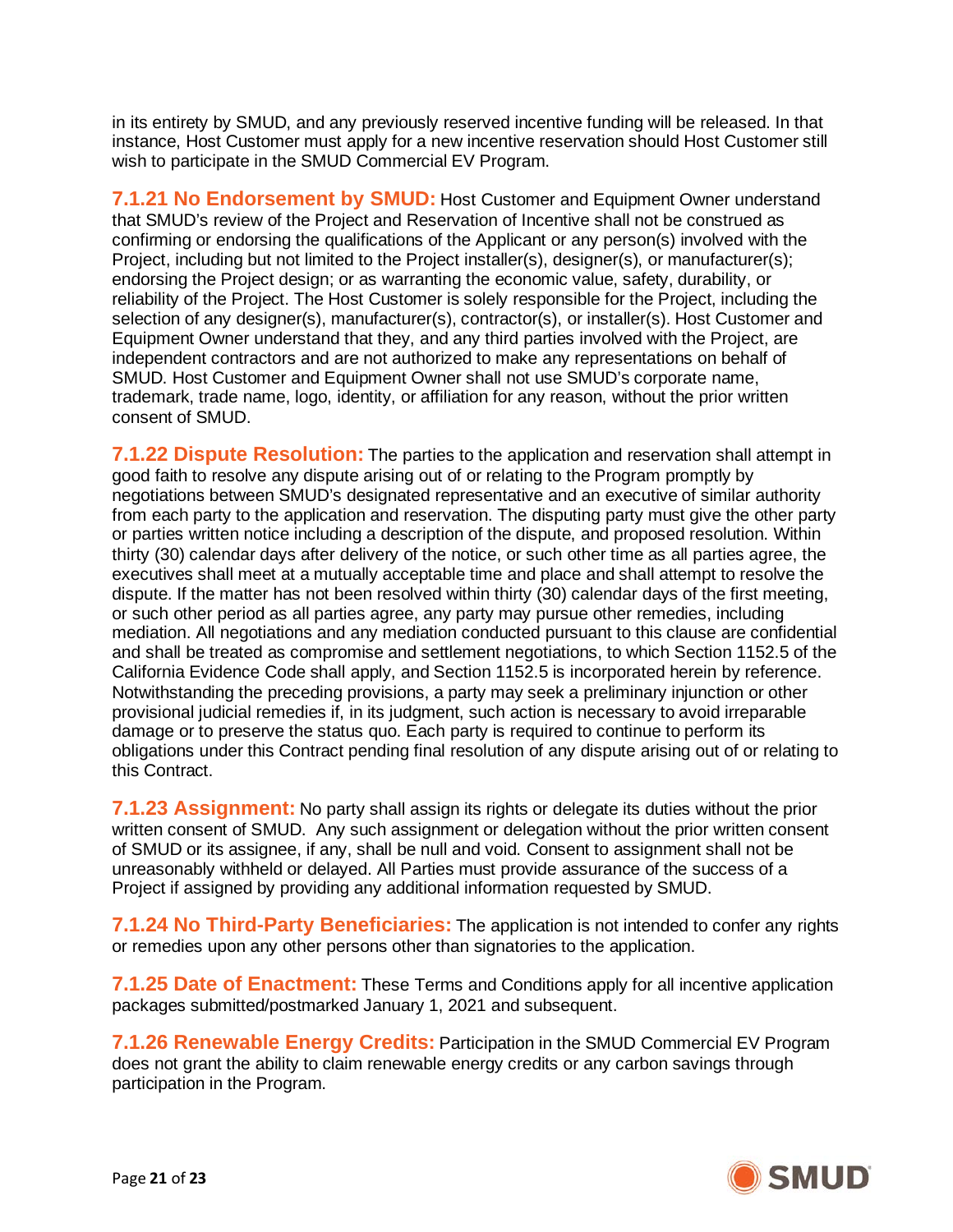<span id="page-21-0"></span>**7.1.27 HOV Lane Access:** No additional benefits except as explicitly stated in the Program documents, including HOV lane access or parking privileges, are granted by participation in the SMUD Commercial EV Program. Customers must check with state or local jurisdictions regarding those benefits.

<span id="page-21-1"></span>**7.1.28 Low Carbon Fuel Credits**: All Parties agrees that all LCFS credits allowed by the State of California's Low Carbon Fuel Standard (LCFS) credits program generated at the Project site shall be the property of and belong to SMUD and shall take all action and execute all documents to effect SMUD's rights. All other parties agree not to take any actions to generate such credits to its account. All other parties further agree to take all actions necessary and provide any documents required to assign any generated credits to SMUD. **Publicly-facing DCFC units >50kW are not eligible to participate in LCFS credit sharing. SMUD will not register LCFS credits with CARB from publicly-facing DCFC units >50 kW.**

#### **Additional Terms and Conditions for qualifying LCFS credit sharing participants**

<span id="page-21-2"></span>**7.1.29 Participation Agreement**: SMUD will return any LCFS credit value due biannually to the LCFS Distribution Payee of the qualified Project as listed in the Incentive Payment Request, and no other parties shall have any claim against SMUD for such value.

<span id="page-21-3"></span>**7.1.30 Qualification of Projects:** Qualified Projects are those that consume a reportable 25,000 kWh per biannual usage period of CARB reportable usage.

<span id="page-21-4"></span>**7.1.31 Participation Start:** Participation in the program offering will become active the biannual period after a Project site has obtained the qualifying level of 25,000 kWh per biannual usage period in CARB reportable EV usage

<span id="page-21-5"></span>**7.1.32 Credit valuation:** Value of the LCFS credits for purposes of participation is based upon the actual contracted value of the credits being sold through SMUD's LCFS sales process.

<span id="page-21-6"></span>**7.1.33 Payment dates:** Biannual LCFS credit sharing payments will be mailed to LCFS Distribution Payee listed on the Incentive Payment Request on or around November 30, and May 31, of each year.

<span id="page-21-7"></span>**7.1.34 Credit Value Statement:** The LCFS Distribution Payee will receive a statement biannually affirming the number of LCFS credits sold, the price they were sold at, and the calculation used to arrive at the sharing payment value.

<span id="page-21-8"></span>**7.1.35 True up Provision:** In the unlikely event that SMUD is unable to finalize a LCFS credit sale before processing the LCFS Distribution Payee's payment, the LCFS credit sharing payment will continue based upon the stated price of the active contract. If the value of the LCFS shares price changes between LCFS Distribution Payee's payment issuance and final LCFS sale, SMUD reserves the right to adjust the next biannual payment to true up the actual value received from the LCFS credit sale.

#### <span id="page-21-9"></span>**7.1.36 Length of Term:**

The term of the credit sharing option shall be for a 5-year period in exchange for incentive all Parties assign all rights to LCFS credits to SMUD.